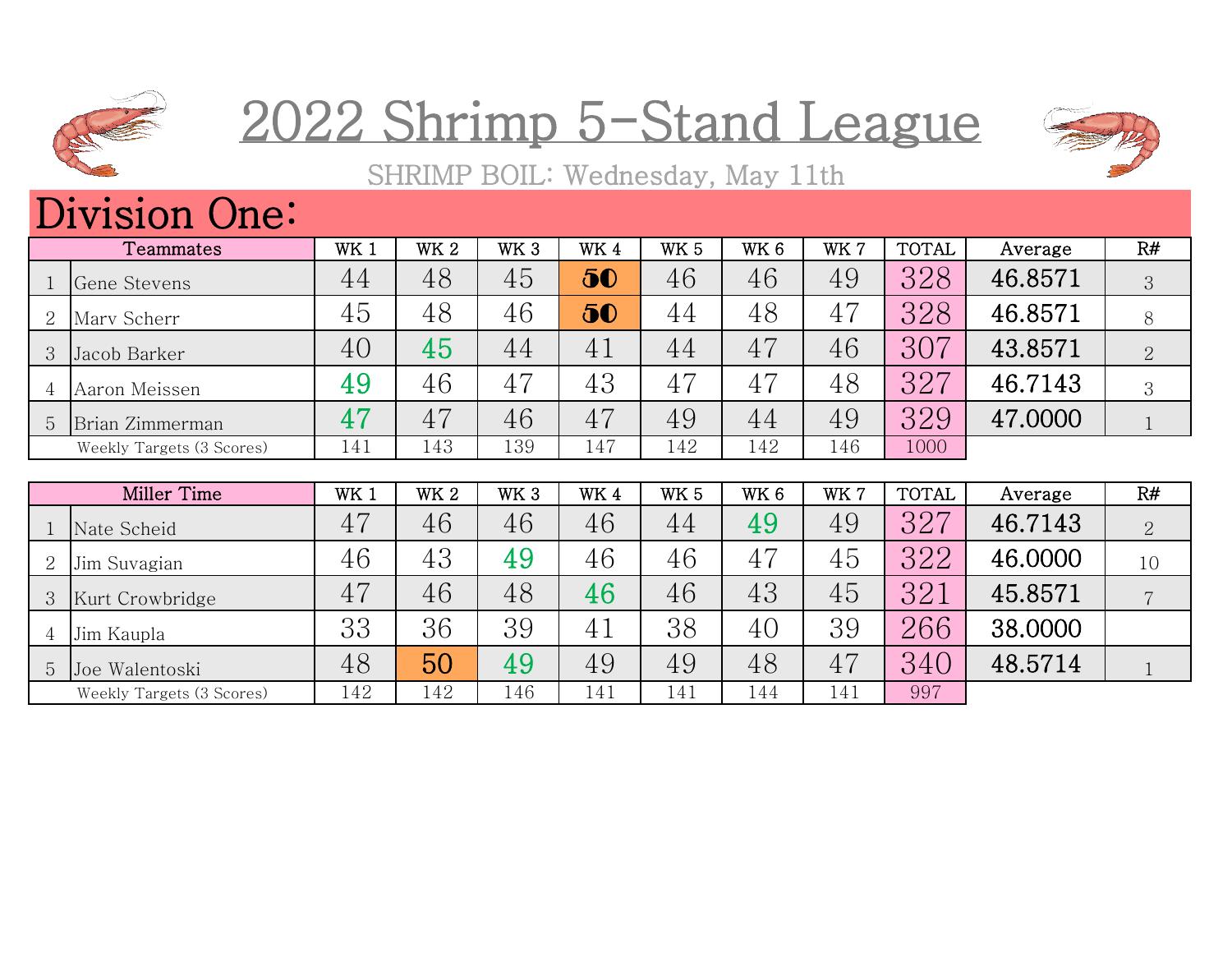|                | <b>Hazzard Vending</b>    | WK <sub>1</sub> | WK <sub>2</sub> | WK <sub>3</sub> | WK4 | <b>WK 5</b> | WK <sub>6</sub> | WK 7 | <b>TOTAL</b> | Average | R#             |
|----------------|---------------------------|-----------------|-----------------|-----------------|-----|-------------|-----------------|------|--------------|---------|----------------|
|                | Gary Hazzard              | 49              | 46              | 44              | 47  | 46          | 47              | 46   | 325          | 46.4286 | $\overline{2}$ |
| $\overline{2}$ | John Lappley              | 45              | 48              | 46              | 45  | 48          | 48              | 49   | 329          | 47.0000 | $\overline{2}$ |
| 3 <sup>1</sup> | Joel Anders               | 43              | 43              | 44              | 47  | 47          | 43              | 45   | 312          | 44.5714 | $\overline{2}$ |
| 4              | Don Laatsch               | 44              | 49              | 50              | 46  | 46          | 46              | 47   | 328          | 46.8571 | 3              |
|                | 5 Dylan von Bereghy       | 46              | 50              | 46              | 43  | 48          | 46              | 48   | 327          | 46.7143 |                |
|                | Weekly Targets (3 Scores) | 140             | 147             | 142             | 140 | 143         | 141             | 144  | 997          |         |                |

|                       | Fresh Off The Boat        | WK 1 | WK <sub>2</sub> | WK <sub>3</sub> | WK4 | <b>WK 5</b> | WK <sub>6</sub> | WK7 | <b>TOTAL</b> | Average | R#             |
|-----------------------|---------------------------|------|-----------------|-----------------|-----|-------------|-----------------|-----|--------------|---------|----------------|
| Aaron Dudek - Y       |                           | 46   | 48              | 45              | 47  | 46          | 47              | 50  | 329          | 47.0000 | 3              |
|                       | Reed Krzyzaniak - Y       | 44   | 48              | 50              | 43  | 48          | 43              | 47  | 323          | 46.1429 |                |
| <b>Brad Patterson</b> |                           | 44   | 41              | 38              | 44  | 41          | 33              | 37  | 278          | 39.7143 |                |
|                       | Mia Moriarty $-L/Y$       | 42   | 45              | 48              | 44  | 45          | 4 <sub>1</sub>  | 49  | 314          | 44.8571 |                |
| Ben Dudek - Y         |                           | 48   | 49              | 48              | 47  | 47          | 46              | 50  | 335          | 47.8571 | $\overline{2}$ |
|                       | Weekly Targets (3 Scores) | 138  | 145             | 146             | 138 | 141         | 136             | 149 | 993          |         |                |

|                | Saturday Morning          | WK <sub>1</sub> | WK <sub>2</sub> | WK <sub>3</sub> | WK4 | WK <sub>5</sub> | WK <sub>6</sub> | WK 7 | TOTAL | Average | R#             |
|----------------|---------------------------|-----------------|-----------------|-----------------|-----|-----------------|-----------------|------|-------|---------|----------------|
|                | Jeff Perlewitz            | 50              | 45              | 49              | 44  | 49              | 46              | 46   | 329   | 47.0000 | $\overline{4}$ |
| $\overline{2}$ | Mark Rohde                | 40              | 39              | 48              | 39  | 42              | 44              | 46   | 298   | 42.5714 | 13             |
| 3              | Bill Grunze               | 47              | 45              | 45              | 48  | 48              | 49              | 46   | 328   | 46.8571 | $\sqrt{2}$     |
| 4              | Ron Chmill                | 46              | 49              | 47              | 44  | 44              | 47              | 47   | 324   | 46.2857 | $\overline{2}$ |
| 5              | Chris Obligato            | 45              | 47              | 48              | 47  | 46              | 43              | 46   | 322   | 46.0000 |                |
|                | Weekly Targets (3 Scores) | 143             | 141             | 145             | 139 | 143             | 142             | 139  | 992   |         |                |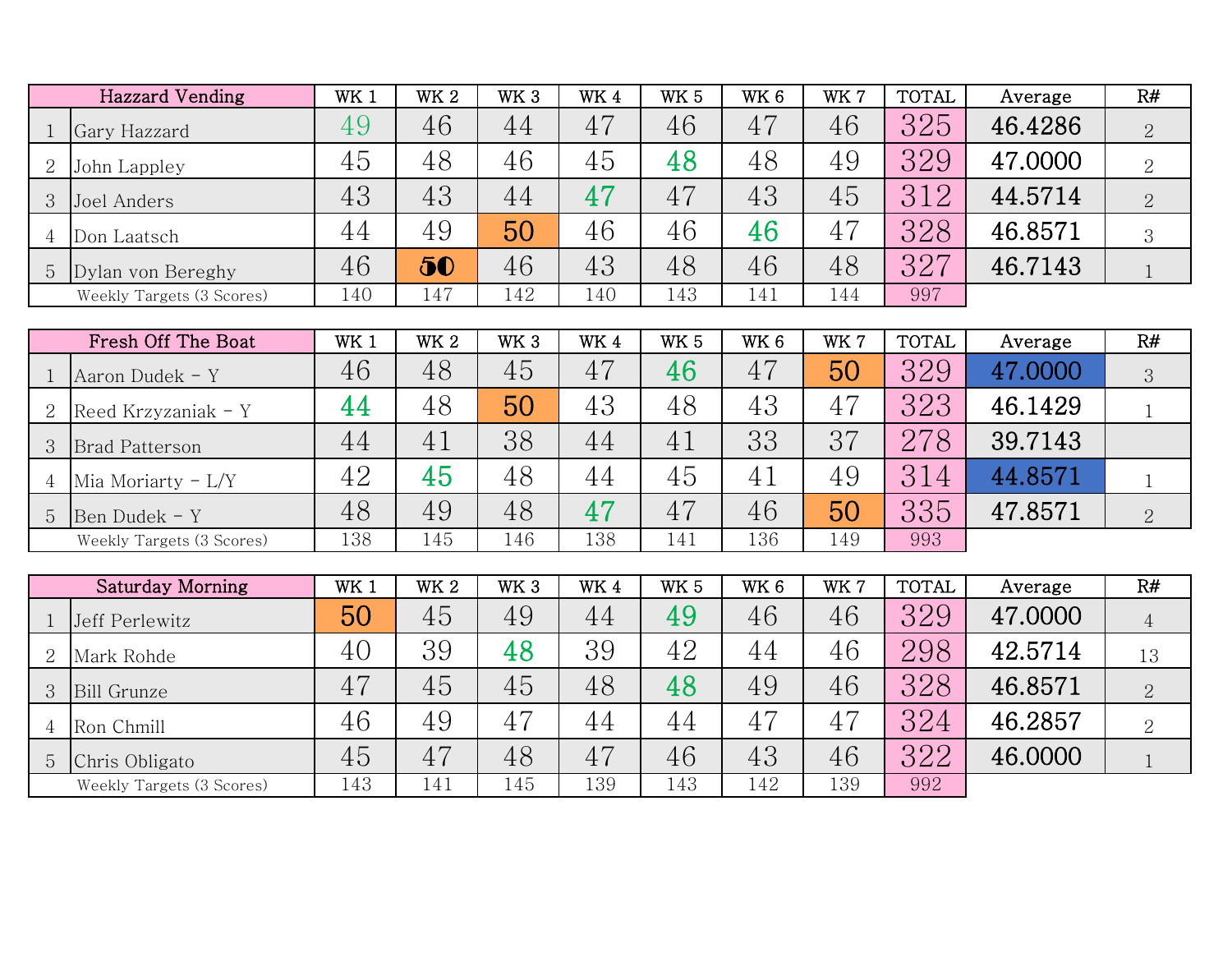|                | Doesn't Really Matter /        |                 |            |                 |            |                 |                 |      |              |         |                |
|----------------|--------------------------------|-----------------|------------|-----------------|------------|-----------------|-----------------|------|--------------|---------|----------------|
|                | Guido / Team #64               | WK <sub>1</sub> | <b>WK2</b> | WK <sub>3</sub> | <b>WK4</b> | <b>WK 5</b>     | WK <sub>6</sub> | WK 7 | <b>TOTAL</b> | Average | R#             |
| 1              | Jamie Patek                    | 45              | 46         | 47              | 49         | 49              | 47              | 41   | 324          | 46.2857 | $\overline{2}$ |
| 2              | Jim Yaresh                     | 45              | 45         | 46              | 45         | 47              | 46              | 48   | 322          | 46.0000 | $\overline{2}$ |
| 3              | Wayne Johnson                  | 45              | 43         | 41              | 43         | 46              | 47              | 44   | 309          | 44.1429 | 3              |
| 4              | Keith Illbeck                  | 46              | 46         | 45              | 46         | 45              | 47              | 45   | 320          | 45.7143 | $\overline{2}$ |
| 5              | <b>Bob Graves</b>              | 47              | 49         | 49              | 45         | 44              | 48              | 49   | 331          | 47.2857 | 9              |
|                | Weekly Targets (3 Scores)      | 138             | 141        | 142             | 140        | 142             | 142             | 142  | 987          |         |                |
|                | Division Two:                  |                 |            |                 |            |                 |                 |      |              |         |                |
|                | <b>Advantage Police Supply</b> | WK <sub>1</sub> | <b>WK2</b> | WK <sub>3</sub> | <b>WK4</b> | WK <sub>5</sub> | WK <sub>6</sub> | WK7  | <b>TOTAL</b> | Average | R#             |
| $\mathbf{1}$   | John Lappley                   | 46              | 49         | 50              | 49         | 47              | 47              | 48   | 336          | 48.0000 | $\overline{2}$ |
| 2              | Gary Hazzard                   | 49              | 48         | 49              | 44         | 44              | 47              | 44   | 325          | 46.4286 | 3              |
| 3              | <b>Brad Schimel</b>            | 33              | 29         | 41              | 35         | 30              | 36              | 37   | 241          | 34.4286 |                |
| $\overline{4}$ | <b>Steve Wilcox</b>            | 45              | 43         | 48              | 45         | 43              | 39              |      | 263          | 43.8333 |                |
| 5              | Joe Martello                   | 41              | 45         | 40              | 45         | 44              | 45              | 46   | 306          | 43.7143 | $\mathbf{1}$   |
|                | Weekly Targets (3 Scores)      | 140             | 142        | 147             | 139        | 135             | 139             | 138  | 980          |         |                |
|                |                                |                 |            |                 |            |                 |                 |      |              |         |                |
|                | The Last Resort                | WK <sub>1</sub> | <b>WK2</b> | WK <sub>3</sub> | WK4        | WK <sub>5</sub> | WK <sub>6</sub> | WK 7 | <b>TOTAL</b> | Average | R#             |
| $\mathbf{1}$   | Eric Evraets                   | 46              | 44         | 46              | 46         | 42              | 46              | 42   | 312          | 44.5714 | $\overline{2}$ |
| $\overline{2}$ | David St. Martin               | 47              | 46         | 47              | 46         | 48              | 47              | 48   | 329          | 47.0000 | $\mathbf{1}$   |
| 3              | <b>Brian Fulton</b>            | 34              | 41         | 45              | 36         | 35              | 41              | 39   | 271          | 38.7143 | $\mathbf{1}$   |
| $\overline{4}$ | Trevor Fulton                  | 43              | 47         | 43              | 46         | 47              | 44              | 48   | 318          | 45.4286 | $\overline{2}$ |
| 5              |                                |                 |            |                 |            |                 |                 |      | $\bigcirc$   |         |                |
|                | Weekly Targets (3 Scores)      | 136             | 137        | 138             | 138        | 137             | 137             | 138  | 961          |         |                |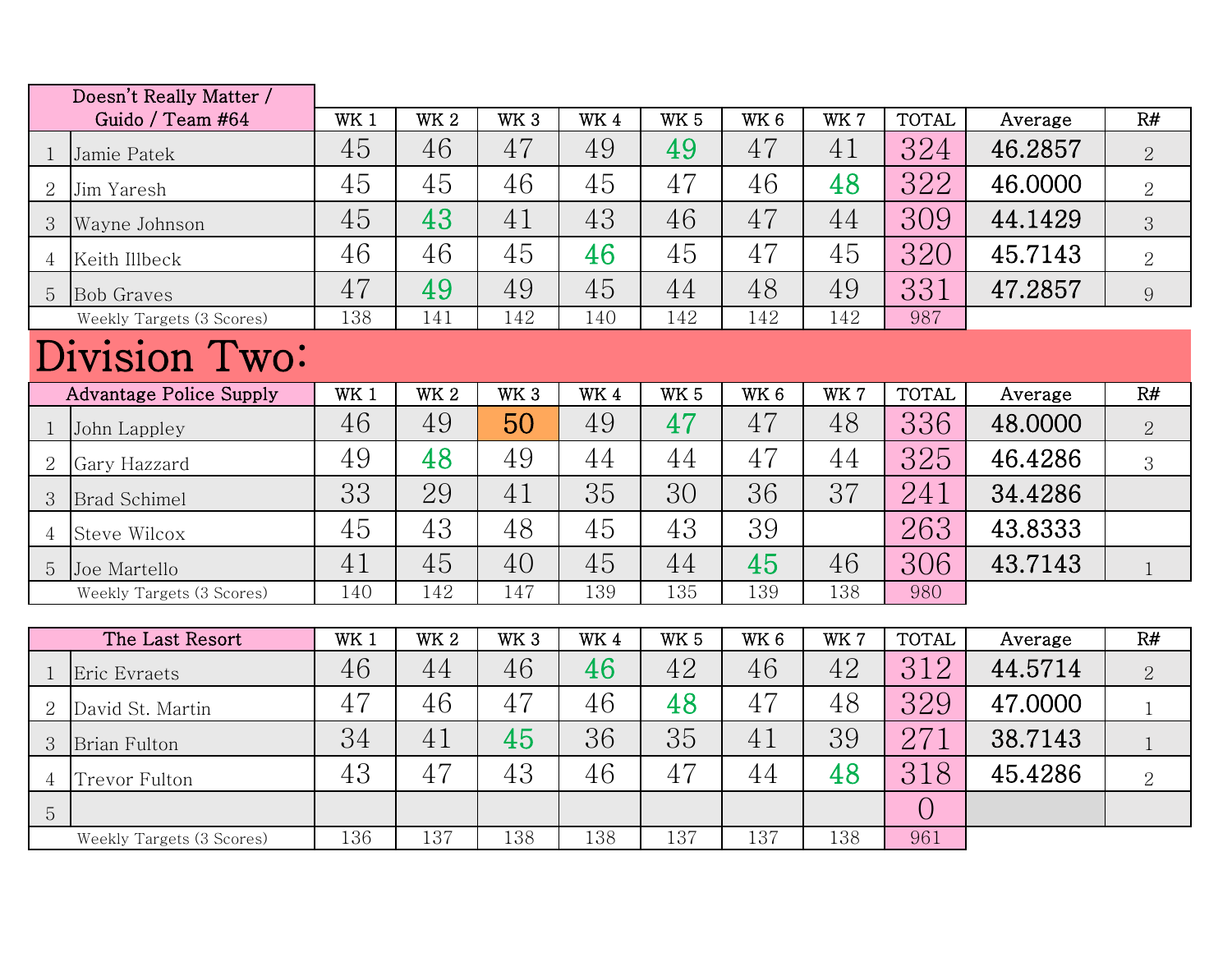|              | 3 Chiefs & a Smart Guy    | WK <sub>1</sub> | WK <sub>2</sub> | WK <sub>3</sub> | WK4 | <b>WK 5</b> | WK 6 | WK 7 | <b>TOTAL</b> | Average | R# |
|--------------|---------------------------|-----------------|-----------------|-----------------|-----|-------------|------|------|--------------|---------|----|
|              | Brandon Vrchota           | 43              | 41              | 42              | 41  | 45          | 44   | 42   | 298          | 42.5714 | 3  |
| 2            | Bill Lincoln              | 43              | 43              | 42              | 43  | 43          | 40   | 46   | 300          | 42.8571 | 9  |
| $\mathbf{3}$ | Jim Wallis                | $4_{\perp}$     | 48              | 49              | 43  | 40          | 44   | 46   | 31           | 44.4286 |    |
| 4            | Lloyd Bertram             | 47              | 48              | 48              | 45  | 46          | 50   | 46   | 330          | 47.1429 |    |
| 5            |                           |                 |                 |                 |     |             |      |      |              |         |    |
|              | Weekly Targets (3 Scores) | 133             | 139             | 139             | 131 | 134         | 138  | 138  | 952          |         |    |

|   | The Replacements          | WK 1 | WK <sub>2</sub> | WK <sub>3</sub> | WK4 | <b>WK 5</b> | WK 6 | WK 7 | <b>TOTAL</b> | Average | R# |
|---|---------------------------|------|-----------------|-----------------|-----|-------------|------|------|--------------|---------|----|
|   | Steve Bzdusek             | 45   | 42              | 43              | 46  | 47          | 44   | 42   | 309          | 44.1429 |    |
| 2 | Lee Maramonte             | 36   | 39              | 43              | 38  | 39          | 41   | 32   | 268          | 38.2857 |    |
|   | Chris Rhoden              | 48   | 41              | 40              | 44  | 46          | 45   | 46   | 310          | 44.2857 |    |
|   | Jim Acker                 | 33   | 34              | 32              | 38  | 40          | 37   | 35   | 249          | 35.5714 |    |
| 5 | Blake Rhoden              | 46   | 49              | 47              | 44  | 47          | 45   | 45   | 323          | 46.1429 |    |
|   | Weekly Targets (3 Scores) | 139  | 132             | 133             | 134 | 140         | 134  | 133  | 945          |         |    |

|                 | Team #20                  | WK 1 | <b>WK 2</b> | WK <sub>3</sub> | WK4 | <b>WK 5</b> | WK <sub>6</sub> | WK 7 | TOTAL | Average | R# |
|-----------------|---------------------------|------|-------------|-----------------|-----|-------------|-----------------|------|-------|---------|----|
|                 | Elliott Lunde             | 43   | 48          | 42              | 48  | 47          | 45              | 44   | 317   | 45.2857 |    |
| 2               | Mark Laschen              | 46   | 41          | 47              | 46  | 43          | 43              | 43   | 309   | 44.1429 |    |
|                 | Eric Parsons              | 46   | 39          | 47              | 45  | 45          | 38              | 44   | 304   | 43.4286 | 3  |
|                 | Matt Schaus               | 42   | 44          | 45              | 45  | 41          | 43              | 38   | 298   | 42.5714 |    |
| $5\overline{)}$ |                           |      |             |                 |     |             |                 |      |       |         |    |
|                 | Weekly Targets (3 Scores) | 135  | 133         | 139             | 139 | 135         | 131             | 131  | 943   |         |    |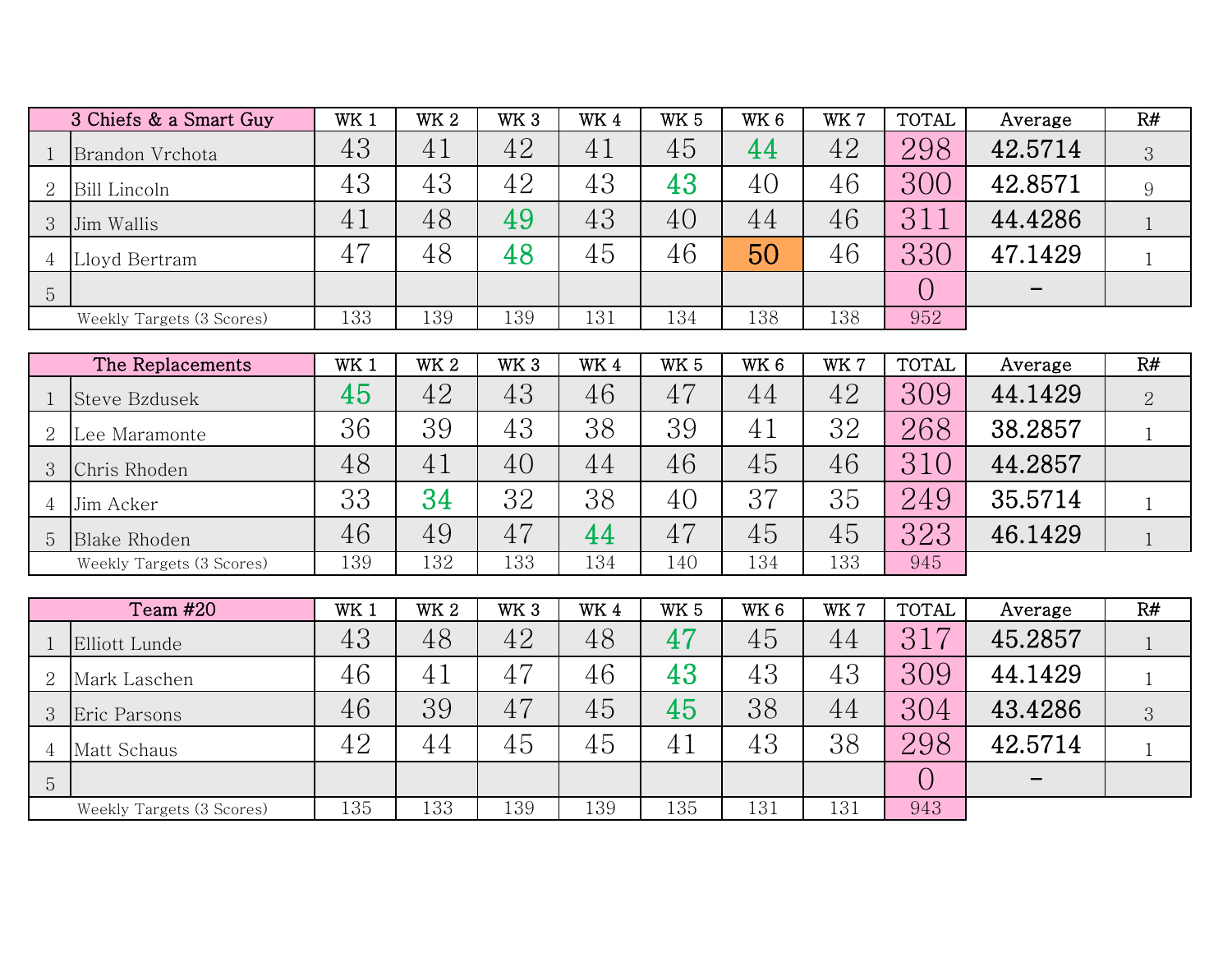|                | Super X                   | WK 1 | <b>WK2</b> | WK <sub>3</sub> | WK4         | WK <sub>5</sub> | WK <sub>6</sub> | WK 7 | <b>TOTAL</b> | Average | R#             |
|----------------|---------------------------|------|------------|-----------------|-------------|-----------------|-----------------|------|--------------|---------|----------------|
| $\mathbf{1}$   | Mark Effenheim            | 34   | 40         | 42              | 39          | 36              | 32              | 36   | 259          | 37.0000 | $\mathbf{1}$   |
| $\overline{2}$ | Adam Schultz              | 41   | 44         | 41              | 44          | 39              | 42              | 43   | 294          | 42.0000 | $\mathbf{1}$   |
| 3              | Steve Schraufnagel        | 42   | 46         | 44              | 43          | 40              | 43              | 45   | 303          | 43.2857 | $\mathbf{1}$   |
| $\overline{4}$ | Mark Knutson              | 44   | 44         | 46              | 43          | 48              | 44              | 45   | 314          | 44.8571 | $\overline{4}$ |
| 5              | Jeff Weakly               | 43   | 44         | 48              | 46          | 47              | 42              | 47   | 317          | 45.2857 | $\overline{2}$ |
|                | Weekly Targets (3 Scores) | 129  | 134        | 138             | 133         | 135             | 129             | 137  | 935          |         |                |
|                | <b>Division Three:</b>    |      |            |                 |             |                 |                 |      |              |         |                |
|                | Orange Crush              | WK 1 | <b>WK2</b> | WK <sub>3</sub> | <b>WK4</b>  | WK <sub>5</sub> | WK <sub>6</sub> | WK 7 | <b>TOTAL</b> | Average | R#             |
| $\mathbf{1}$   | Sammy Kaiser              | 48   | 43         | 44              | 43          | 43              | 42              | 41   | 304          | 43.4286 | $\mathbf{1}$   |
| $\overline{2}$ | <b>Brad Timmers</b>       | 43   | 46         | 46              | 43          | 43              | 47              | 43   | 311          | 44.4286 | $\mathbf{1}$   |
| 3              | Todd Thuemling            | 38   | 33         | 31              | 33          | 31              | 38              | 27   | 231          | 33.0000 | $\mathbf{1}$   |
| $\overline{4}$ | Jim Beier                 | 44   | 41         | 42              | 43          | 43              | 41              | 44   | 298          | 42.5714 | $\mathbf{1}$   |
| 5              | <b>Steve Timmers</b>      | 47   | 47         | 45              | 42          | 43              | 47              | 43   | 314          | 44.8571 | $\mathbf{1}$   |
|                | Weekly Targets (3 Scores) | 139  | 136        | 135             | 129         | 129             | 136             | 130  | 934          |         |                |
|                |                           |      |            |                 |             |                 |                 |      |              |         |                |
|                | Middleground              | WK 1 | <b>WK2</b> | WK <sub>3</sub> | $\rm{W}K$ 4 | <b>WK 5</b>     | WK <sub>6</sub> | WK 7 | <b>TOTAL</b> | Average | R#             |
| $\mathbf{1}$   | Jim Grenz                 | 46   | 42         | 40              | 40          | 39              | 45              | 45   | 297          | 42.4286 | $\overline{2}$ |
| $\overline{2}$ | Pat Thrall                | 44   | 41         | 45              | 39          | 48              | 47              | 44   | 308          | 44.0000 | $\overline{2}$ |
| 3              | Dave Schnoor              | 46   | 46         | 47              | 46          | 45              | 44              | 42   | 316          | 45.1429 | 6              |
| 4              | Lee Walker                | 45   | 42         | 42              | 43          | 41              | 39              | 45   | 297          | 42.4286 | $\mathbf{1}$   |
| 5              |                           |      |            |                 |             |                 |                 |      | $\bigcirc$   |         |                |
|                | Weekly Targets (3 Scores) | 137  | 130        | 134             | 129         | 134             | 136             | 134  | 934          |         |                |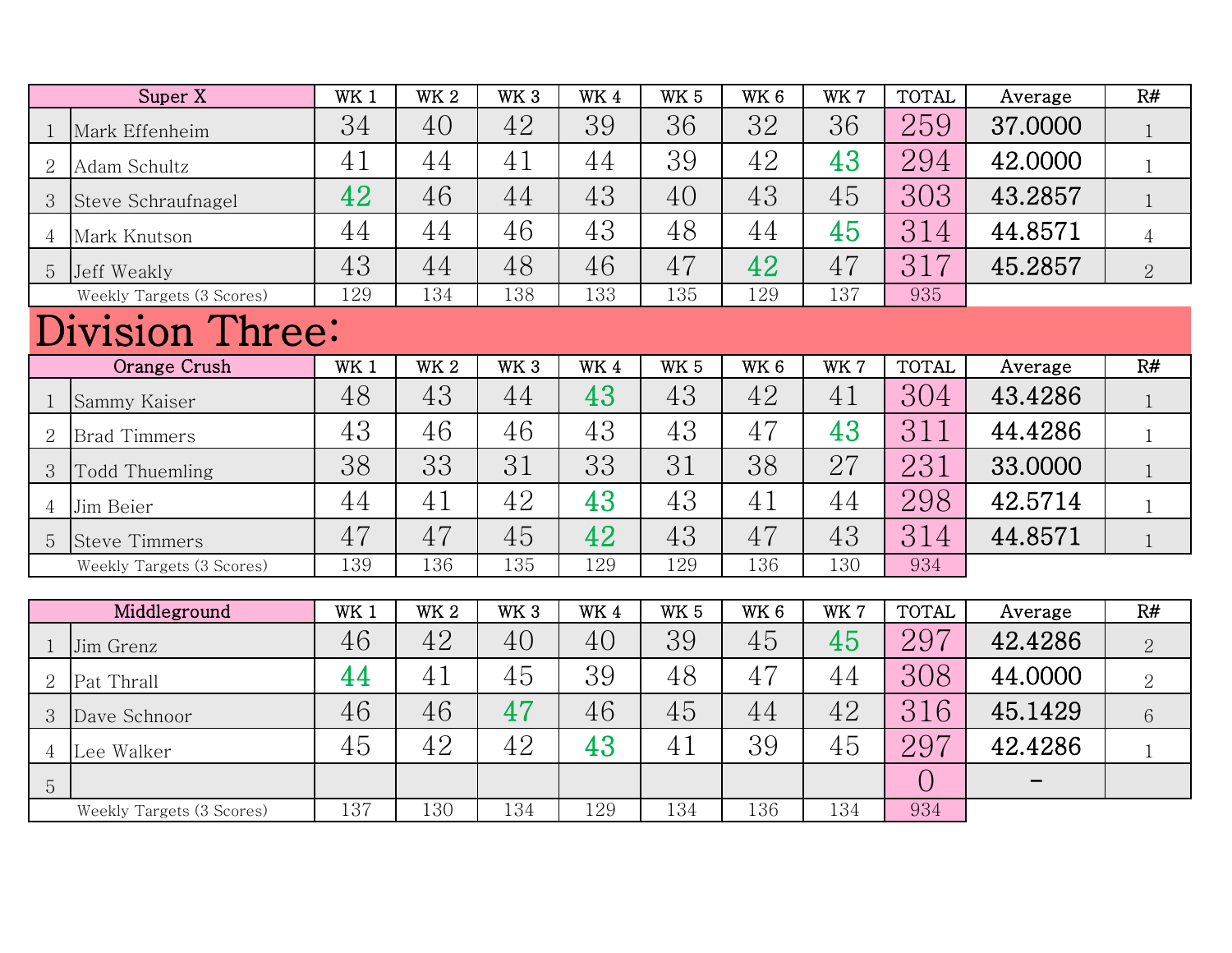|                | Clayzed & Confused        | WK <sub>1</sub> | <b>WK2</b>      | WK <sub>3</sub> | WK4 | WK <sub>5</sub> | WK 6            | <b>WK7</b> | <b>TOTAL</b> | Average | R#             |
|----------------|---------------------------|-----------------|-----------------|-----------------|-----|-----------------|-----------------|------------|--------------|---------|----------------|
|                | Seb Caravella             | 42              | 42              | 43              | 44  | 48              | 46              | 45         | 310          | 44.2857 | $\overline{2}$ |
| 2              | Dustin Runyard            | 49              | 46              | 45              | 45  | 45              | 41              | 45         | 316          | 45.1429 |                |
| 3              | Kevin Mazur               | 45              | 41              | 40              | 49  | 43              | 42              | 48         | 308          | 44.0000 | $\overline{2}$ |
| 4              |                           |                 |                 |                 |     |                 |                 |            | $\bigcirc$   |         |                |
| 5              |                           |                 |                 |                 |     |                 |                 |            | $\bigcirc$   |         |                |
|                | Weekly Targets (3 Scores) | 136             | 129             | 128             | 138 | 136             | 129             | 138        | 934          |         |                |
|                |                           |                 |                 |                 |     |                 |                 |            |              |         |                |
|                | Pull, Bang, Shit!         | WK 1            | WK <sub>2</sub> | WK <sub>3</sub> | WK4 | <b>WK 5</b>     | WK <sub>6</sub> | WK 7       | <b>TOTAL</b> | Average | R#             |
|                | Gregg Lipscomb            | 46              | 46              | 45              | 46  | 46              | 46              | 43         | 318          | 45.4286 | $\mathbf{1}$   |
| $\overline{2}$ | Brian Kettner             | 40              | 44              | 41              | 38  | 41              | 44              | 44         | 292          | 41.7143 | $\overline{2}$ |
| 3              | Jay Cox                   | 43              | 41              | 42              | 45  | 45              | 47              | 42         | 305          | 43.5714 | $\overline{2}$ |
| 4              | Jeff Dal Santo            | 39              | 44              | 41              | 47  | 45              | 43              | 45         | 304          | 43.4286 | $\overline{2}$ |
| 5              | Ethan Kettner - Y         | 30              | 33              | 35              | 32  | 36              |                 |            | 166          | 33.2000 |                |
|                | Weekly Targets (3 Scores) | 129             | 134             | 128             | 138 | 136             | 137             | 132        | 934          |         |                |
|                |                           |                 |                 |                 |     |                 |                 |            |              |         |                |
|                | Dust on the Bottle        | WK 1            | <b>WK 2</b>     | WK <sub>3</sub> | WK4 | WK <sub>5</sub> | WK <sub>6</sub> | WK 7       | <b>TOTAL</b> | Average | R#             |
|                | Tom Geiger                | 44              | 45              | 47              | 48  | 46              | 43              | 44         | 317          | 45.2857 |                |
| $\overline{2}$ | Bob F Johnson             | 43              | 37              | 42              | 37  | 36              | 39              | 37         | 271          | 38.7143 | $\mathbf{1}$   |
| 3              | Dave Weber                | 40              | 46              | 42              | 44  | 33              | 44              | 45         | 294          | 42.0000 |                |

Dan Zachariasen 45 39 39 38 36 41 42 280 40.0000

5 Kevin Geiger | 46 | 44 | 44 | 44 | 45 | 46 | 313 | 44.7143

Weekly Targets (3 Scores)

135 133 136 126 132 135 932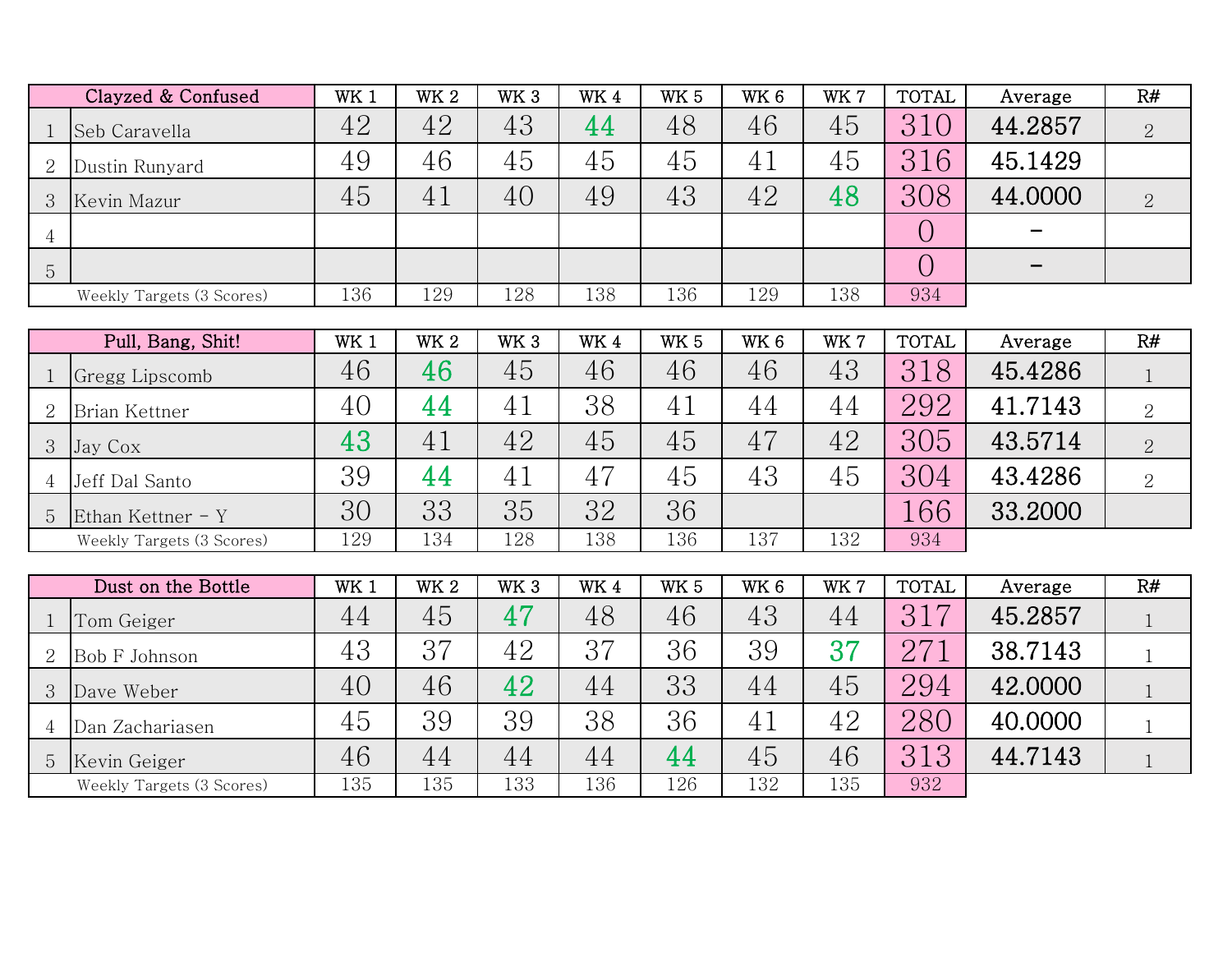|                | Got Shrimp?               | WK 1            | WK <sub>2</sub> | WK <sub>3</sub> | WK4 | <b>WK 5</b>     | WK <sub>6</sub> | WK 7 | <b>TOTAL</b> | Average | R#             |
|----------------|---------------------------|-----------------|-----------------|-----------------|-----|-----------------|-----------------|------|--------------|---------|----------------|
|                | Eric Corbeg               | 49              | 42              | 47              | 47  | 48              | 48              | 50   | 331          | 47.2857 |                |
| 2              | Rob Noerenberg            | 41              | 42              | 44              | 45  | 40              | 43              | 44   | 299          | 42.7143 | $\overline{2}$ |
| 3              | Tim Schneider             | 29              | 38              | 36              | 36  | 26              | 33              | 31   | 229          | 32.7143 |                |
| $\overline{4}$ | Kevin Truebenbach         | 44              | 43              | 40              | 46  | 40              | 38              | 46   | 297          | 42.4286 | 2              |
| 5              |                           |                 |                 |                 |     |                 |                 |      | $\bigcirc$   |         |                |
|                | Weekly Targets (3 Scores) | 134             | 127             | 131             | 138 | 128             | 129             | 140  | 927          |         |                |
| Division Four: |                           |                 |                 |                 |     |                 |                 |      |              |         |                |
|                | Dirty Guns                | WK <sub>1</sub> | <b>WK2</b>      | WK <sub>3</sub> | WK4 | WK <sub>5</sub> | WK <sub>6</sub> | WK 7 | <b>TOTAL</b> | Average | R#             |
|                | Jeff Weber                | 40              | 42              | 42              | 42  | 41              | 42              | 41   | 290          | 41.4286 | $\overline{2}$ |
| $\overline{2}$ | Derek Dahl                | 36              | 36              | 46              | 40  | 46              | 45              | 46   | 295          | 42.1429 | 3              |
| 3              | <b>Steve Fields</b>       | 41              | 46              | 39              | 45  | 45              | 40              | 45   | 301          | 43.0000 | 2              |
| 4              | John Kuber                | 43              | 40              | 45              | 46  | 42              | 43              | 41   | 300          | 42.8571 | 2              |
| 5              | Todd Schulz               | 42              | 41              | 40              | 44  | 45              | 45              | 42   | 299          | 42.7143 | 3              |
|                | Weekly Targets (3 Scores) | 126             | 129             | 133             | 135 | 136             | 133             | 133  | 925          |         |                |

|    | 4 Dudes & a Flip Flop     | WK <sub>1</sub> | <b>WK2</b> | WK <sub>3</sub> | WK4 | <b>WK 5</b> | WK <sub>6</sub> | WK7 | <b>TOTAL</b> | Average | R# |
|----|---------------------------|-----------------|------------|-----------------|-----|-------------|-----------------|-----|--------------|---------|----|
|    | Ken Klabunde              | 39              | 40         | 40              | 38  | 37          | 37              | 39  | 27(          | 38.5714 |    |
|    | Al Grabarczyk             | 40              | 44         | 39              | 47  | 38          | 40              | 41  | 289          | 41.2857 |    |
|    | Paul Klett                | 39              | 43         | 44              | 41  | 40          | 43              | 45  | 295          | 42.1429 |    |
|    | Stuart Nitschke           | 44              | 47         | 45              | 46  | 44          | 44              | 41  | 311          | 44.4286 |    |
| b. | Mike Muth                 | 44              | 39         | 44              | 46  | 44          | 42              | 44  | 303          | 43.2857 |    |
|    | Weekly Targets (3 Scores) | 128             | 134        | 133             | 139 | 128         | 129             | 130 | 921          |         |    |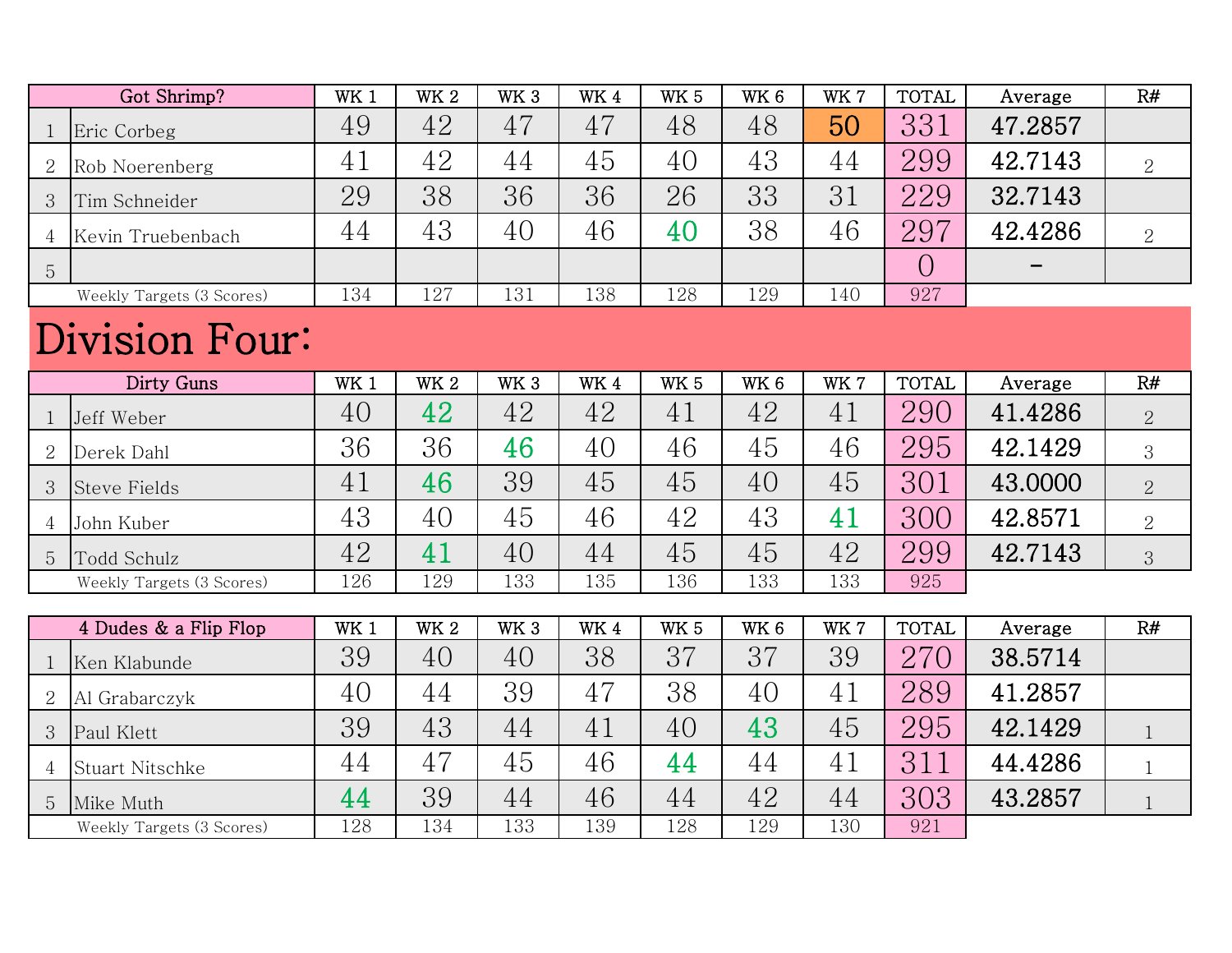|                | All Choked Up             | WK <sub>1</sub> | <b>WK2</b>      | WK <sub>3</sub> | WK4 | <b>WK 5</b> | WK <sub>6</sub> | WK 7 | <b>TOTAL</b> | Average | R# |
|----------------|---------------------------|-----------------|-----------------|-----------------|-----|-------------|-----------------|------|--------------|---------|----|
|                | Robert Lex                | 40              | 41              | 45              | 41  | 40          | 37              | 41   | 285          | 40.7143 | 3  |
| 2              | Steven Lobner             | 39              | 39              | 41              | 47  | 45          | 39              | 35   | 285          | 40.7143 |    |
| 3 <sup>1</sup> | Jim Gawronski             | 44              | 42              | 45              | 47  | 49          | 45              | 43   | 315          | 45.0000 |    |
| 4              | Bob B Johnson             | 4.1             | 39              | 42              | 38  | 42          | 35              | 34   | 271          | 38.7143 | 3  |
| 5 <sup>5</sup> | Gene Reuter               | 45              | 43              | 44              | 42  | 44          | 42              | 44   | 304          | 43.4286 |    |
|                | Weekly Targets (3 Scores) | 130             | 126             | 134             | 136 | 138         | 126             | 128  | 918          |         |    |
|                |                           |                 |                 |                 |     |             |                 |      |              |         |    |
|                | Sub Gauge Rage            | $\rm{WK}$ :     | WK <sub>2</sub> | WK <sub>3</sub> | WK4 | <b>WK 5</b> | WK <sub>6</sub> | WK 7 | <b>TOTAL</b> | Average | R# |

| Sub Gauge Rage            | WK 1 | WK 2 | WK 3 | WK 4 | wĸ 5 | WK 6 | WK. | IUIAL | Average | K# |
|---------------------------|------|------|------|------|------|------|-----|-------|---------|----|
| Dan Grochowski            | 31   | 35   | 37   | 41   | 36   | 35   | 28  | 243   | 34.7143 | 3  |
| Rich Johnson              | 44   | 45   | 43   | 42   | 42   | 44   | 44  | 304   | 43.4286 |    |
| John Bollman              | 49   | 43   | 47   | 48   | 46   | 45   | 49  | 327   | 46.7143 |    |
| Zoe Johnson $-Y/L$        | 39   | 40   | 35   | 40   | 41   | 46   | 42  | 283   | 40.4286 | 2  |
| Karly Turinske - $Y/L$    | 39   | 36   | 34   | 40   | 35   | 37   | 36  | 257   | 36.7143 |    |
| Weekly Targets (3 Scores) | 132  | 128  | 127  | 131  | 129  | 135  | 135 | 917   |         |    |

|   | Shotgun Neutral           | WK 1 | WK <sub>2</sub> | WK <sub>3</sub> | WK4 | <b>WK 5</b> | WK 6           | WK 7 | <b>TOTAL</b> | Average | R#             |
|---|---------------------------|------|-----------------|-----------------|-----|-------------|----------------|------|--------------|---------|----------------|
|   | Tom Williams              | 48   | 45              | 44              | 45  | 38          | 43             | 44   | 307          | 43.8571 |                |
| 2 | Andy Schmidt              | 49   | 49              | 48              | 47  | 47          | 46             | 48   | 334          | 47.7143 |                |
| 3 | <b>Brett Suhorepetz</b>   | 37   | 33              | 40              | 31  | 39          | 41             | 34   | 255          | 36.4286 | $\overline{2}$ |
|   | <b>Steve Breitlow</b>     | 41   | 32              | 34              | 33  | 42          | 4 <sub>1</sub> | 38   | 261          | 37.2857 |                |
| 5 | Christina Breitlow $-L$   | 31   | 35              | 33              | 28  | 31          | 28             | 36   | 222          | 31.7143 |                |
|   | Weekly Targets (3 Scores) | 138  | 129             | 132             | 125 | 128         | 130            | 130  | 912          |         |                |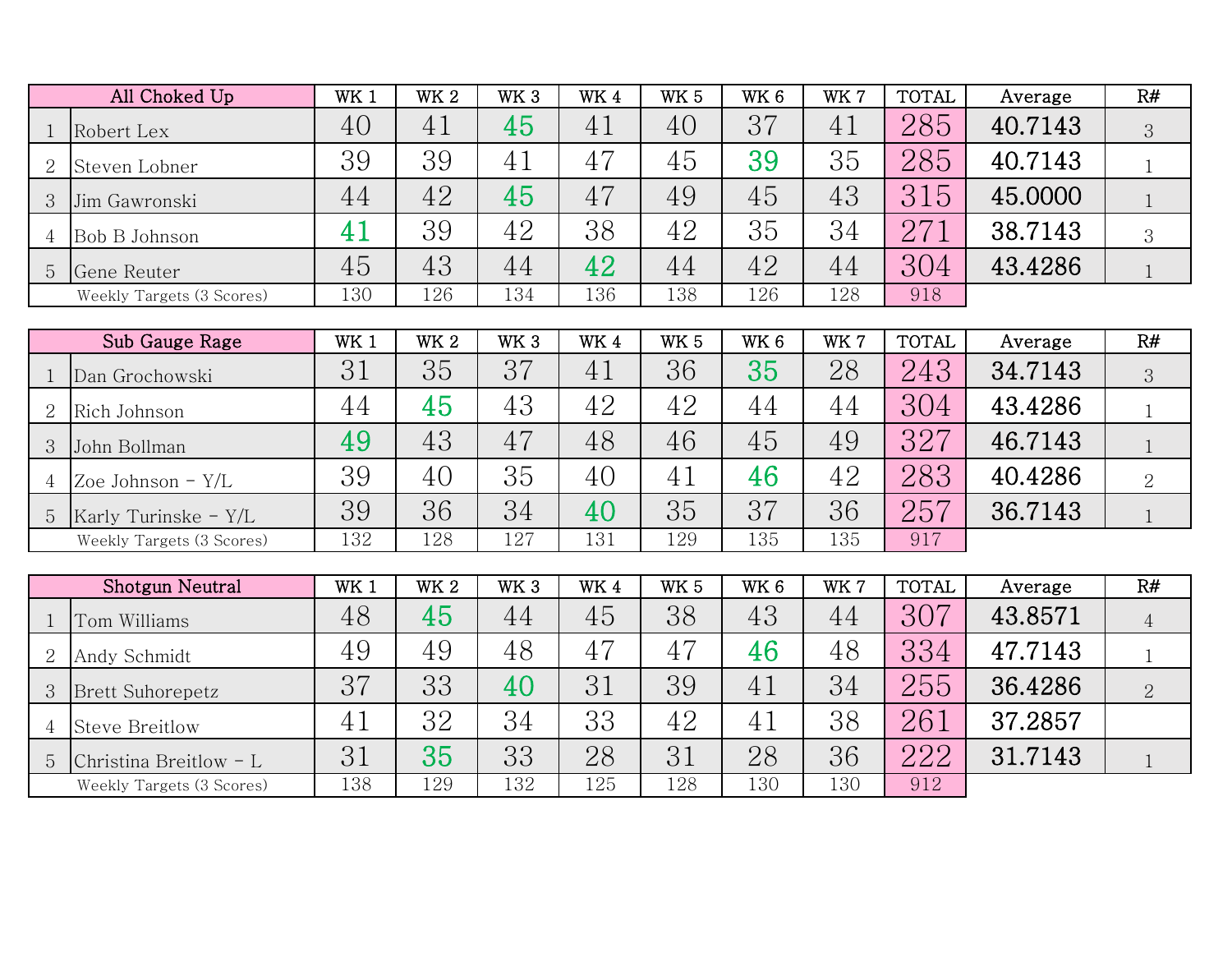|                | Prawn Stars               | WK <sub>1</sub> | <b>WK 2</b> | WK <sub>3</sub> | WK4             | <b>WK 5</b>     | WK 6            | WK 7 | <b>TOTAL</b> | Average | R#             |
|----------------|---------------------------|-----------------|-------------|-----------------|-----------------|-----------------|-----------------|------|--------------|---------|----------------|
| $\mathbf{1}$   | John Fuehrer              | 44              | 40          | 41              | 43              | 43              | 43              | 44   | 298          | 42.5714 | $\overline{2}$ |
| $\overline{2}$ | Alex Fuehrer              | 42              | 44          | 42              | 39              | 40              | 46              | 39   | 292          | 41.7143 | $\overline{2}$ |
| 3              | Dean Shallow              | 45              | 46          | 45              | 46              | 45              | 47              | 43   | 317          | 45.2857 | $\overline{2}$ |
| 4              |                           |                 |             |                 |                 |                 |                 |      | $\bigcirc$   |         |                |
| 5              |                           |                 |             |                 |                 |                 |                 |      | $\bigcirc$   |         |                |
|                | Weekly Targets (3 Scores) | 131             | 130         | 128             | 128             | 128             | 136             | 126  | 907          |         |                |
|                | Division Five:            |                 |             |                 |                 |                 |                 |      |              |         |                |
|                | Clays and Cards           | WK <sub>1</sub> | <b>WK2</b>  | WK <sub>3</sub> | WK4             | <b>WK 5</b>     | WK <sub>6</sub> | WK 7 | <b>TOTAL</b> | Average | R#             |
| $\overline{1}$ | Grant Steinmann           | 43              | 36          | 36              | 44              | 42              | 40              | 39   | 280          | 40.0000 | $\mathbf{1}$   |
| $\overline{2}$ | Al Stangler               | 41              | 42          | 41              | 40              | 44              | 44              | 46   | 298          | 42.5714 | $\mathbf{1}$   |
| 3              | <b>Bill Chetney</b>       | 42              | 45          | 40              | 44              | 46              | 40              | 45   | 302          | 43.1429 | $\mathbf{1}$   |
| 4              | Tom Heeren                | 39              | 42          | 43              | 39              | 45              | 41              | 38   | 287          | 41.0000 | $\mathbf{1}$   |
| 5              | Ralph Przybylski          | 41              | 37          | 39              | 43              | 39              | 38              | 35   | 272          | 38.8571 | $\mathbf{1}$   |
|                | Weekly Targets (3 Scores) | 126             | 129         | 124             | 131             | 135             | 125             | 130  | 900          |         |                |
|                |                           |                 |             |                 |                 |                 |                 |      |              |         |                |
|                | Shoot to Krill            | WK 1            | <b>WK2</b>  | WK <sub>3</sub> | WK <sub>4</sub> | WK <sub>5</sub> | WK <sub>6</sub> | WK 7 | <b>TOTAL</b> | Average | R#             |
| 1              | Joe Porter                | 42              | 43          | 40              | 44              | 46              | 44              | 43   | 302          | 43.1429 | $\mathbf{1}$   |
| $\overline{2}$ | Jason Stobba              | 44              | 41          | 38              | 42              | 44              | 44              | 46   | 299          | 42.7143 | $\overline{2}$ |
| 3              | John Schim                | 45              | 43          | 41              | 43              | 41              | 47              | 37   | 297          | 42.4286 | $\mathbf{1}$   |
| 4              | Cory Graves               | 32              | 21          | 28              | 37              | 35              | 39              | 26   | 218          | 31.1429 | $\mathbf{1}$   |
| 5              |                           |                 |             |                 |                 |                 |                 |      | $\bigcirc$   |         |                |
|                | Weekly Targets (3 Scores) | 131             | 127         | 119             | 129             | 131             | 135             | 126  | 898          |         |                |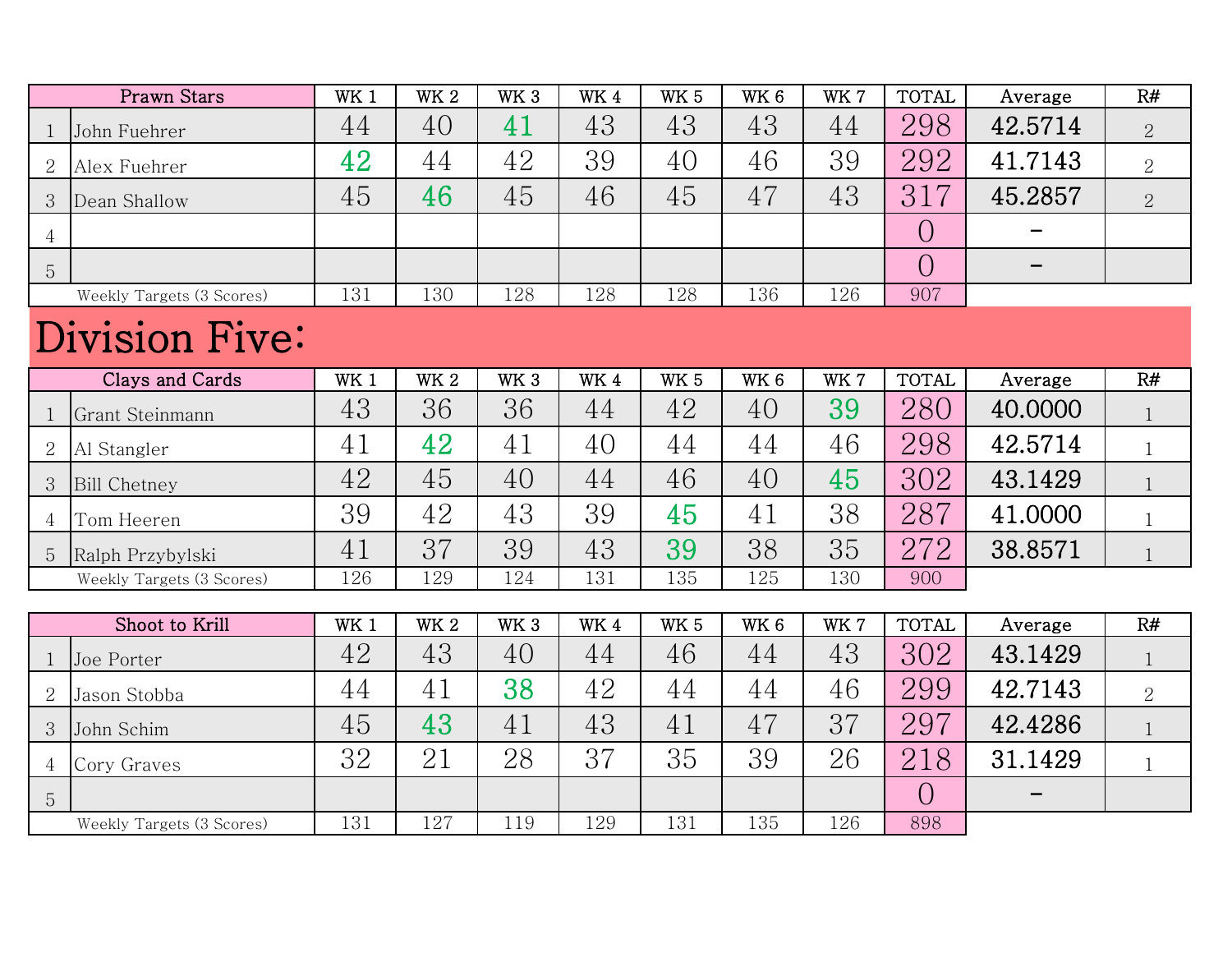|   | Team #55 & #58            | WK <sub>1</sub> | WK <sub>2</sub> | WK <sub>3</sub> | WK4 | <b>WK 5</b> | WK <sub>6</sub> | WK 7 | <b>TOTAL</b> | Average                  | R#             |
|---|---------------------------|-----------------|-----------------|-----------------|-----|-------------|-----------------|------|--------------|--------------------------|----------------|
|   | Kelly Effert              | 45              | 46              | 47              | 43  | 42          | 46              | 42   | 3            | 44.4286                  |                |
| 2 | Clark Eckert              | 40              | 39              | 37              | 37  | 33          | 39              | 32   | 257          | 36.7143                  |                |
| 3 | Nate Gonnering            | 40              | 35              | 30              | 44  | 36          | 30              | 36   | 251          | 35.8571                  |                |
|   | <b>Steve Kremel</b>       | 43              | 45              | 42              | 45  | 45          | 43              | 42   | 305          | 43.5714                  | $\overline{2}$ |
| 5 |                           |                 |                 |                 |     |             |                 |      |              | $\overline{\phantom{0}}$ |                |
|   | Weekly Targets (3 Scores) | 128             | 130             | 126             | 132 | 123         | 128             | 120  | 887          |                          |                |
|   |                           |                 |                 |                 |     |             |                 |      |              |                          |                |

|   | Shrimpin Ain't Easy 2     | WK 1 | WK <sub>2</sub> | WK <sub>3</sub> | WK4 | <b>WK 5</b> | WK <sub>6</sub> | WK 7 | <b>TOTAL</b> | Average | R#             |
|---|---------------------------|------|-----------------|-----------------|-----|-------------|-----------------|------|--------------|---------|----------------|
|   | Nick Bickler              | 39   | 42              | 37              | 43  | 45          | 39              | 43   | 288          | 41.1429 |                |
|   | Mike Bickler              | 32   | 31              | 36              | 36  | 33          | 33              | 38   | 239          | 34.1429 |                |
|   | Gary Pavloski             | 39   | 43              | 35              | 37  | 38          | 37              | 43   | 272          | 38.8571 |                |
| 4 | Shawn MacDonald           | 24   | 26              | 34              | 32  | 30          | 34              | 26   | 206          | 29.4286 | $\overline{2}$ |
| 5 | Michael Guertin           | 47   | 47              | 43              | 48  | 45          | 46              | 44   | 320          | 45.7143 |                |
|   | Weekly Targets (3 Scores) | 125  | 132             | 116             | 128 | 128         | 122             | 130  | 881          |         |                |

|   | Pig e on                  | WK 1 | <b>WK2</b> | WK <sub>3</sub> | WK4 | <b>WK 5</b> | WK <sub>6</sub> | WK 7 | <b>TOTAL</b> | Average | R# |
|---|---------------------------|------|------------|-----------------|-----|-------------|-----------------|------|--------------|---------|----|
|   | Corky Riemer              | 41   | 41         | 45              | 42  | 41          | 40              | 47   | .297         | 42.4286 |    |
|   | <b>Blake Bauer</b>        | 47   | 44         | 44              | 46  | 44          | 44              | 44   | 313          | 44.7143 |    |
| 3 | Jamie Weber               | 35   |            | 27              | 28  | 35          | 31              | 40   | 227          | 32.4286 |    |
| 4 | Ron Geiger                | 39   | 37         | 41              | 37  | 39          | 35              | 39   | 267          | 38.1429 |    |
| 5 | Ryan Rachoner             | 34   | 27         | 32              | 31  | 31          | 30              | 35   | 220          | 31.4286 |    |
|   | Weekly Targets (3 Scores) | 127  | 122        | 130             | 125 | 124         | 119             | 131  | 878          |         |    |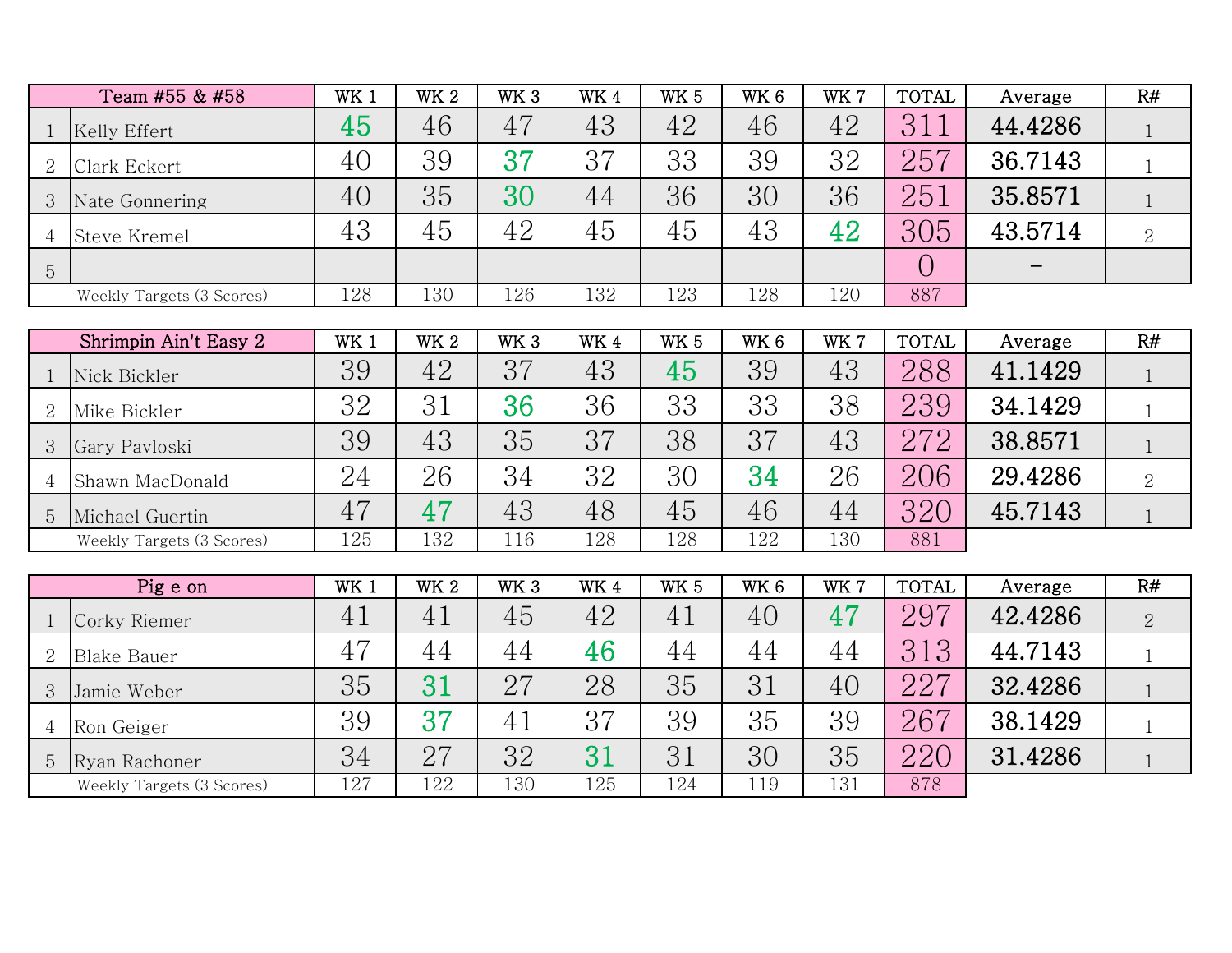## Division Six:

|   | 22111010110121            |                 |                 |                 |     |             |                 |      |              |         |                |  |  |  |
|---|---------------------------|-----------------|-----------------|-----------------|-----|-------------|-----------------|------|--------------|---------|----------------|--|--|--|
|   | Mugshots                  | WK <sub>1</sub> | WK <sub>2</sub> | WK <sub>3</sub> | WK4 | <b>WK 5</b> | WK <sub>6</sub> | WK 7 | <b>TOTAL</b> | Average | R#             |  |  |  |
|   | Mike Hutchison            | 36              | 33              | 33              | 34  | 36          | 29              | 26   | 227          | 32.4286 |                |  |  |  |
|   | Jeff White                | 36              | 35              | 32              | 32  | 40          | 38              | 37   | 250          | 35.7143 | $\overline{2}$ |  |  |  |
|   | Mike White                | 46              | 48              | 45              | 46  | 46          | 44              | 45   | 320          | 45.7143 |                |  |  |  |
|   | Jim White                 | 40              | 40              | 40              | 45  | 46          | 45              | 43   | 299          | 42.7143 | 2              |  |  |  |
| 5 | Tony Corona               | 32              | 30              | 33              | 33  | 39          | 35              | 40   | 242          | 34.5714 | $\overline{5}$ |  |  |  |
|   | Weekly Targets (3 Scores) | 122             | 123             | 118             | 125 | 132         | 127             | 128  | 875          |         |                |  |  |  |

|                | Who Cares                 | WK 1 | WK <sub>2</sub> | WK <sub>3</sub> | WK4 | <b>WK 5</b> | WK 6 | WK 7 | <b>TOTAL</b> | Average                      | R# |
|----------------|---------------------------|------|-----------------|-----------------|-----|-------------|------|------|--------------|------------------------------|----|
|                | Dennis Eichers            | 38   | 40              | 43              | 43  | 38          | 44   | 45   | 291          | 41.5714                      |    |
| 2              | Ed Geb                    | 41   | 35              | 40              | 34  | 35          | 32   | 39   | 256          | 36.5714                      |    |
| 3              | Mike Welsh                | 48   | 46              | 48              | 47  | 47          | 45   | 47   | 328          | 46.8571                      | 5  |
| 4              |                           |      |                 |                 |     |             |      |      |              |                              |    |
| $\overline{5}$ |                           |      |                 |                 |     |             |      |      |              | $\qquad \qquad \blacksquare$ |    |
|                | Weekly Targets (3 Scores) | 127  | 121             | 131             | 124 | 120         | 121  | 131  | 875          |                              |    |

|                | Vantage Point             | WK 1 | WK <sub>2</sub> | WK <sub>3</sub> | WK4 | <b>WK 5</b> | WK 6 | WK 7 | <b>TOTAL</b> | Average | R#             |
|----------------|---------------------------|------|-----------------|-----------------|-----|-------------|------|------|--------------|---------|----------------|
|                | Steve Buerger             | 42   | 44              | 47              | 34  | 47          | 46   | 43   | 303          | 43.2857 | $\overline{2}$ |
| $\overline{2}$ | Joe Burton                | 43   | 37              | 43              | 41  | 39          | 39   | 37   | 279          | 39.8571 |                |
| $\mathcal{S}$  | Gerry Arnholt             | 34   | 34              | 34              | 40  | 41          | 42   | 41   | 266          | 38.0000 |                |
| 4              | Erik Lindenberg           | 36   | 44              | 37              | 40  | 40          | 42   | 35   | 274          | 39.1429 |                |
| 5              |                           |      |                 |                 |     |             |      |      |              |         |                |
|                | Weekly Targets (3 Scores) | 121  | 125             | 127             | 121 | 128         | 130  | 121  | 873          |         |                |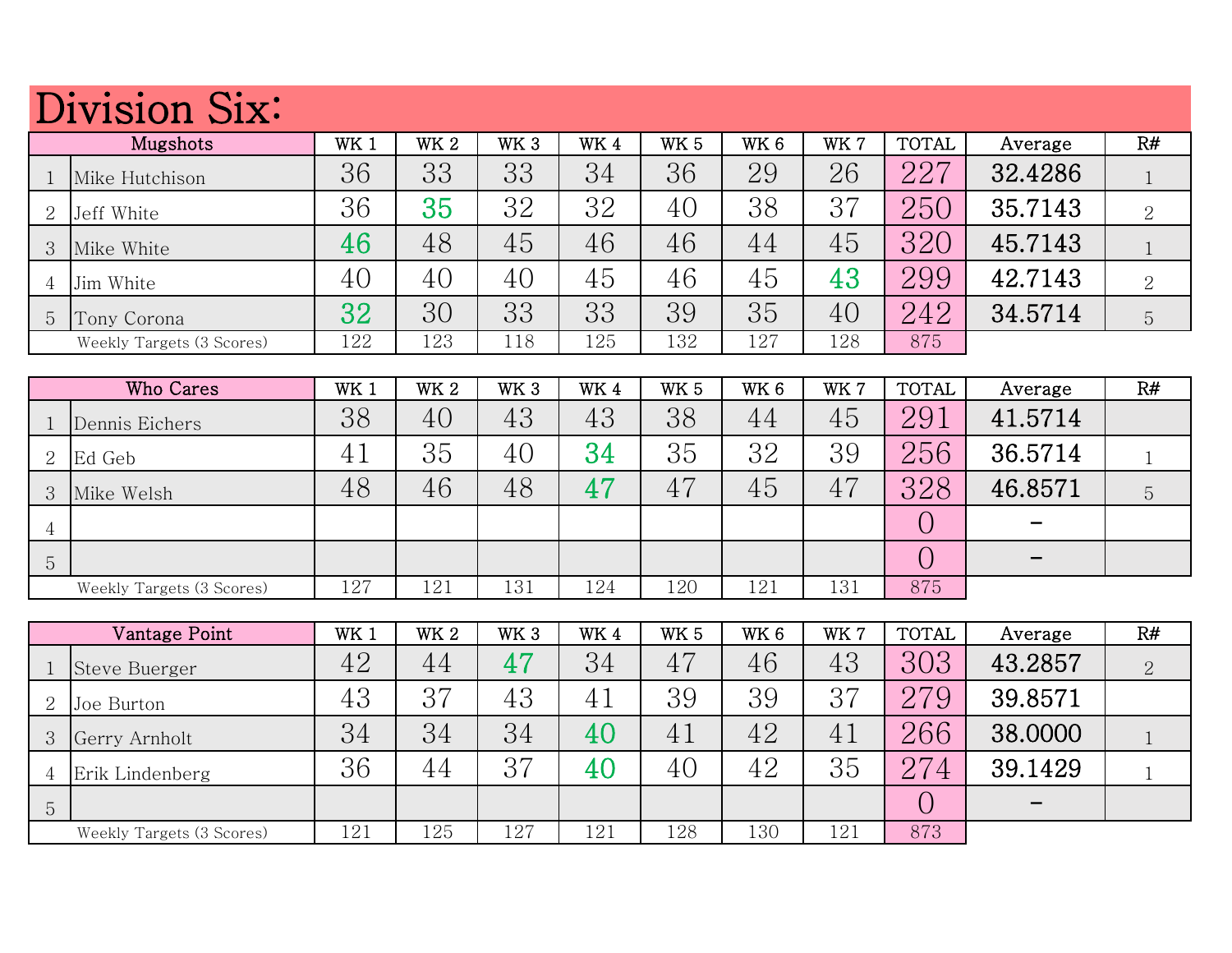|                | <b>AMD</b>                | WK 1 | <b>WK2</b> | WK <sub>3</sub> | WK4 | <b>WK 5</b> | WK <sub>6</sub> | WK 7 | <b>TOTAL</b> | Average | R#             |
|----------------|---------------------------|------|------------|-----------------|-----|-------------|-----------------|------|--------------|---------|----------------|
|                | Jules Dominiak            | 42   | 33         | 36              | 40  | 34          | 32              | 33   | 250          | 35.7143 |                |
| 2              | Matt Podella              | 44   | 43         | 45              | 46  | 42          | 44              | 44   | 308          | 44.0000 | $\overline{2}$ |
| 3              | Andy Dominiak             | 38   | 37         | 32              | 37  | 36          | 4.              | 37   | 258          | 36.8571 |                |
| $\overline{4}$ | Gary Beyer                | 43   | 38         | 43              | 44  | 40          | 43              | 42   | 293          | 41.8571 | $\overline{2}$ |
| 5              |                           |      |            |                 |     |             |                 |      |              |         |                |
|                | Weekly Targets (3 Scores) | 129  | 118        | 124             | 130 | 118         | 128             | 123  | 870          |         |                |
|                |                           |      |            |                 |     |             |                 |      |              |         |                |

|   | Nehs Family Vision        | WK <sub>1</sub> | WK <sub>2</sub> | WK <sub>3</sub> | WK4 | <b>WK 5</b> | WK 6 | WK 7 | <b>TOTAL</b> | Average | R#             |
|---|---------------------------|-----------------|-----------------|-----------------|-----|-------------|------|------|--------------|---------|----------------|
|   | <b>Fred Spiewak</b>       | 42              | 45              | 41              | 41  | 40          | 42   | 45   | 296          | 42.2857 | 6              |
|   | Dave Gardner              | 34              | 34              | 35              | 33  | 35          | 40   | 34   | 245          | 35.0000 |                |
|   | <b>Steve Nehs</b>         | 44              | 44              | 48              | 46  | 43          | 44   | 41   | 310          | 44.2857 |                |
|   | Errol Schluter            | 35              | 36              | 33              | 21  | 41          | 43   | 40   | 249          | 35.5714 | $\overline{2}$ |
| 5 |                           |                 |                 |                 |     |             |      |      |              |         |                |
|   | Weekly Targets (3 Scores) | 121             | 125             | 124             | 120 | 124         | 129  | 126  | 869          |         |                |

|                | Beer Birds for the Win    | WK 1 | <b>WK2</b> | WK <sub>3</sub> | WK4 | <b>WK 5</b> | WK <sub>6</sub> | WK 7 | <b>TOTAL</b> | Average | R# |
|----------------|---------------------------|------|------------|-----------------|-----|-------------|-----------------|------|--------------|---------|----|
|                | Andy Cumberland           | 46   | 48         | 46              | 47  | 49          | 49              | 46   | 331          | 47.2857 |    |
|                | Tom Cumberland            | 46   | 39         | 40              | 40  | 42          | 46              | 34   | 287          | 41.0000 |    |
| 3              | Jeff Kaiser               | 41   | 43         | 42              | 29  | 35          |                 |      | 90           | 38.0000 |    |
|                | Joe Zizzo                 | 24   | 31         | 30              | 30  | 32          | 30              | 27   | 204          | 29.1429 |    |
| $\overline{5}$ |                           |      |            |                 |     |             |                 |      |              |         |    |
|                | Weekly Targets (3 Scores) | 133  | 130        | 128             | 117 | 126         | 125             | 107  | 866          |         |    |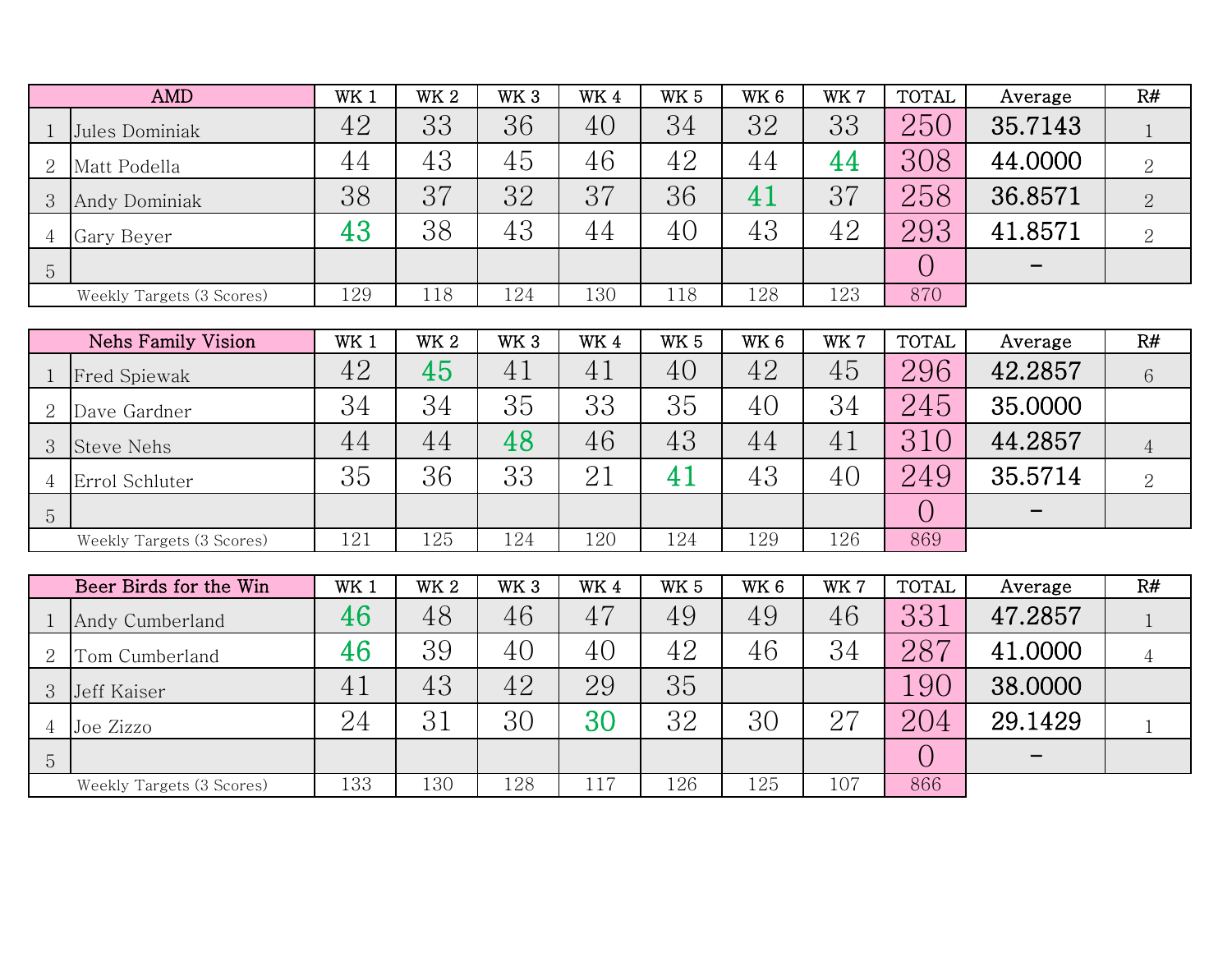|                | Tell Me You're 18         | WK <sub>1</sub> | $\rm{W}K$ 2 | WK <sub>3</sub> | WK4         | WK <sub>5</sub> | WK <sub>6</sub> | WK 7       | <b>TOTAL</b> | Average | R#             |
|----------------|---------------------------|-----------------|-------------|-----------------|-------------|-----------------|-----------------|------------|--------------|---------|----------------|
|                | Ed Erchull                | 34              | 35          | 31              | 37          | 31              | 30              | 31         | 229          | 32.7143 | $\mathbf{1}$   |
| $\overline{2}$ | John Nordstrom            | 44              | 43          | 44              | 42          | 40              | 44              | 41         | 298          | 42.5714 | $\mathbf{1}$   |
| 3              | Russel Baumler            | 39              | 37          | 43              | 41          | 36              | 36              | 37         | 269          | 38.4286 | $\mathbf{1}$   |
| 4              | Don Brunner               | 44              | 41          | 44              | 44          | 41              | 42              | 43         | 299          | 42.7143 | $\mathbf{1}$   |
| 5              | Kyle McGuire              | 37              | 31          | 38              | 39          | 26              | 35              | 29         | 235          | 33.5714 | $\mathbf{1}$   |
|                | Weekly Targets (3 Scores) | 127             | 121         | 131             | 127         | 117             | 122             | 121        | 866          |         |                |
|                | Division Seven:           |                 |             |                 |             |                 |                 |            |              |         |                |
|                | <b>RST</b>                | WK 1            | <b>WK 2</b> | WK <sub>3</sub> | <b>WK4</b>  | <b>WK 5</b>     | WK <sub>6</sub> | WK 7       | <b>TOTAL</b> | Average | R#             |
| 1              | Rick Durica               | 41              | 39          | 39              | 38          | 35              | 36              | 33         | 261          | 37.2857 | 3              |
| 2              | Scott Graunke             | 36              | 39          | 35              | 40          | 36              | 33              | 34         | 253          | 36.1429 | $\overline{2}$ |
| 3              | Tim Wager                 | 42              | 39          | 42              | 42          | 42              | 37              | 37         | 281          | 40.1429 | $\overline{4}$ |
| 4              | Joe Durica                | 47              | 47          | 46              | 46          | 39              | 46              | 46         | 317          | 45.2857 | 9              |
| 5              |                           |                 |             |                 |             |                 |                 |            | $\bigcirc$   |         |                |
|                | Weekly Targets (3 Scores) | 130             | 125         | 127             | 128         | 117             | 119             | 117        | 863          |         |                |
|                |                           |                 |             |                 |             |                 |                 |            |              |         |                |
|                | <b>Pigeon Pounders</b>    | WK 1            | <b>WK 2</b> | WK <sub>3</sub> | $\rm{W}K$ 4 | <b>WK 5</b>     | WK <sub>6</sub> | <b>WK7</b> | <b>TOTAL</b> | Average | R#             |
| $\mathbf 1$    | Aaron Sechler             | 38              | 40          | 39              | 44          | 43              | 45              | 44         | 293          | 41.8571 |                |
| 2              | Raul Chavez               | 38              | 40          | 41              | 42          | 43              | 41              | 41         | 286          | 40.8571 | $\mathbf{1}$   |
| 3              | Mark Gorski               | 38              | 40          | 41              | 40          | 37              | 45              | 41         | 282          | 40.2857 | $\mathbf{1}$   |
| 4              | Chris Malicki             | 24              | 24          | 35              | 32          | 30              | 30              | 27         | 202          | 28.8571 |                |
| 5              | Dan Hintz                 | 31              | 22          | 25              | 21          | 23              | 32              | 24         | 178          | 25.4286 |                |
|                | Weekly Targets (3 Scores) | 114             | 120         | 121             | 126         | 123             | 131             | 126        | 861          |         |                |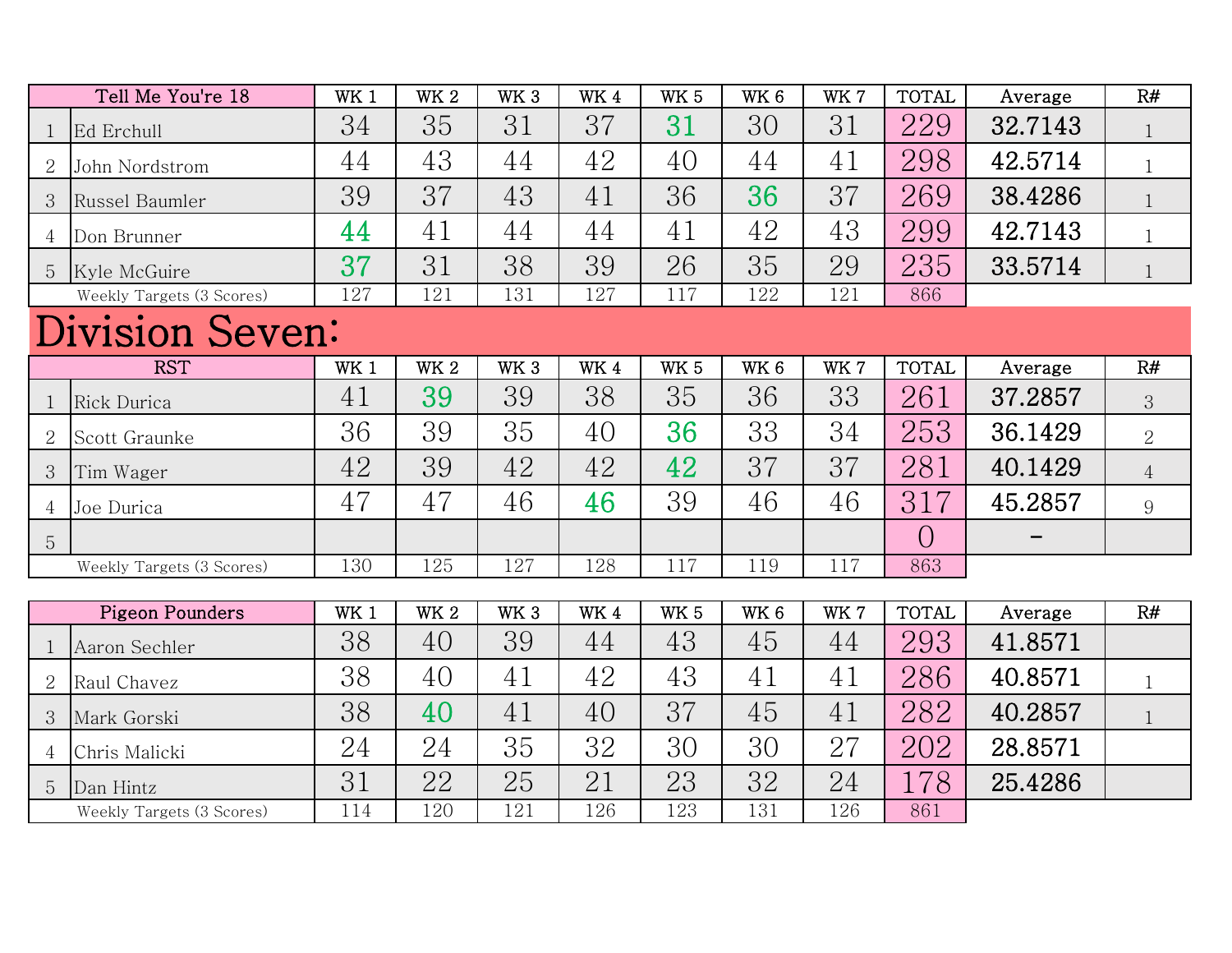|                | Scrambler X3              | WK <sub>1</sub> | WK <sub>2</sub> | WK <sub>3</sub> | WK4 | <b>WK 5</b>     | WK <sub>6</sub> | WK 7 | <b>TOTAL</b> | Average | R#             |
|----------------|---------------------------|-----------------|-----------------|-----------------|-----|-----------------|-----------------|------|--------------|---------|----------------|
| 1              | <b>Andrew Eades</b>       | 40              | 39              | 40              | 38  | 37              | 37              | 34   | 265          | 37.8571 | $\overline{2}$ |
| $\overline{2}$ | Joe Binter                | 40              | 40              | 38              | 46  | 41              | 42              | 46   | 293          | 41.8571 | $\mathbf{1}$   |
| 3              | Nelson Diaz               | 42              | 42              | 41              | 41  | 44              | 40              | 45   | 295          | 42.1429 | $\mathbf{1}$   |
| $\overline{4}$ |                           |                 |                 |                 |     |                 |                 |      | $\bigcirc$   |         |                |
| 5              |                           |                 |                 |                 |     |                 |                 |      | $\bigcirc$   |         |                |
|                | Weekly Targets (3 Scores) | 122             | 121             | 119             | 125 | 122             | 119             | 125  | 853          |         |                |
|                |                           |                 |                 |                 |     |                 |                 |      |              |         |                |
|                | [Insert Name Here]        | WK <sub>1</sub> | <b>WK2</b>      | WK <sub>3</sub> | WK4 | WK <sub>5</sub> | WK <sub>6</sub> | WK 7 | <b>TOTAL</b> | Average | R#             |
| -1             | Jeff Dal Santo            | 41              | 42              | 42              | 42  | 46              | 39              | 43   | 295          | 42.1429 | $\mathbf{1}$   |
| 2              | Ryan Kegel                | 36              | 33              | 42              | 42  | 41              | 45              | 35   | 274          | 39.1429 |                |
| 3              | Diana Kegel - L           | 24              | 26              | 33              | 34  | 32              | 20              | 17   | 186          | 26.5714 |                |
| $\overline{4}$ | <b>Bill Schmitz</b>       | 22              | 21              | 33              | 28  | 34              | 30              | 35   | 203          | 29.0000 |                |
| 5              | Ty Neuschaefer            | 43              | 39              | 33              | 39  | 48              | 45              |      | 247          | 41.1667 |                |
|                | Weekly Targets (3 Scores) | 120             | 114             | 117             | 123 | 135             | 129             | 113  | 851          |         |                |
|                |                           |                 |                 |                 |     |                 |                 |      |              |         |                |
|                | Clays of Thunder          | WK1             | <b>WK2</b>      | WK <sub>3</sub> | WK4 | <b>WK 5</b>     | WK <sub>6</sub> | WK 7 | <b>TOTAL</b> | Average | R#             |
|                | JD Beach                  | 48              | 47              | 48              | 48  | 48              | 46              | 45   | 330          | 47.1429 | $\overline{2}$ |
| $\overline{2}$ | Frank Beach               | 28              | 24              | 30              | 22  | 35              | 30              | 31   | 200          | 28.5714 | 2              |
| 3              | Jacob Meneses             | 36              | 37              | 29              | 32  | 36              | 34              | 34   | 238          | 34.0000 | $\mathbf{1}$   |
| 4              | <b>Brad Deede</b>         | 37              | 41              | 40              | 36  | 38              | 41              | 42   | 275          | 39.2857 | $\mathbf{1}$   |
| 5              | Dan Romich                | 33              | 32              | 33              | 27  | 36              | 31              | 28   | 220          | 31.4286 | $\mathbf{1}$   |
|                | Weekly Targets (3 Scores) | 121             | 125             | 121             | 116 | 122             | 121             | 121  | 847          |         |                |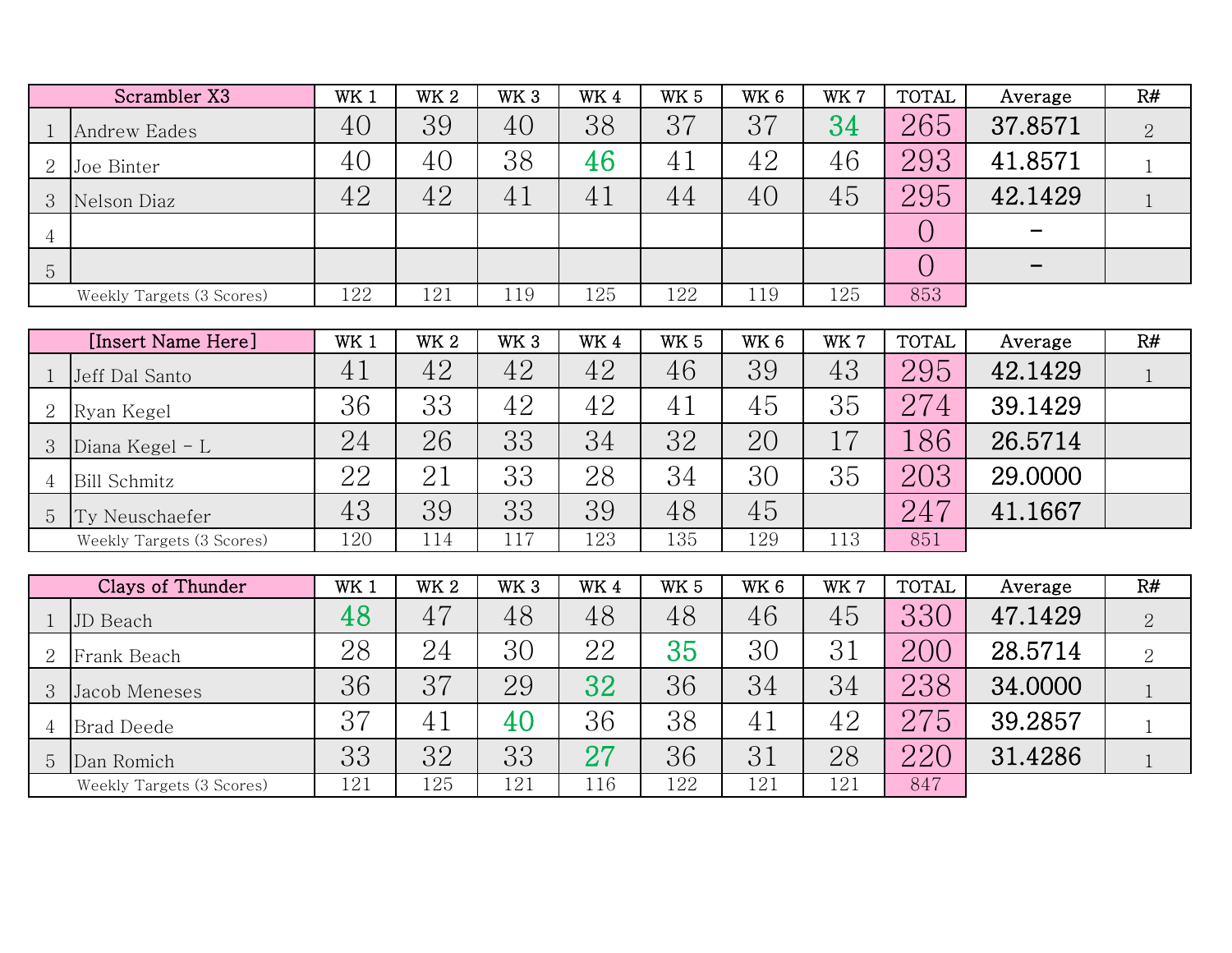|                | <b>Angry Birds</b>        | WK <sub>1</sub> | <b>WK2</b>      | WK <sub>3</sub> | WK4 | WK <sub>5</sub> | WK <sub>6</sub> | WK 7 | <b>TOTAL</b> | Average | R#             |
|----------------|---------------------------|-----------------|-----------------|-----------------|-----|-----------------|-----------------|------|--------------|---------|----------------|
| 1              | Matt Lange                | 40              | 35              | 37              | 37  | 35              | 38              | 39   | 261          | 37.2857 |                |
| $\overline{2}$ | Mark Matthiesen           | 41              | 43              | 38              | 45  | 39              | 46              | 39   | 291          | 41.5714 | $\mathbf{1}$   |
| 3              | Phil Marshall             | 29              | 26              |                 |     |                 |                 |      | 55           | 27.5000 |                |
| 4              | Dean Nelson               | 43              | 36              | 41              | 36  | 44              | 41              | 38   | 279          | 39.8571 | 2              |
| 5              | Dan Sobczak               | 41              | 43              | 37              | 35  | 38              | 41              | 36   | 271          | 38.7143 | $\mathbf{1}$   |
|                | Weekly Targets (3 Scores) | 125             | 122             | 116             | 118 | 121             | 128             | 116  | 846          |         |                |
|                | Division Eight:           |                 |                 |                 |     |                 |                 |      |              |         |                |
|                | Deez Nuts                 | WK <sub>1</sub> | WK <sub>2</sub> | WK <sub>3</sub> | WK4 | WK <sub>5</sub> | WK 6            | WK 7 | <b>TOTAL</b> | Average | R#             |
| $\mathbf{1}$   | Sam Monroe                | 45              | 43              | 41              | 40  | 42              | 45              | 40   | 296          | 42.2857 | $\mathbf{1}$   |
| $\overline{2}$ | Terry Franklin            | 26              | 29              | 30              | 34  | 32              | 33              | 30   | 214          | 30.5714 |                |
| 3              | TJ Wildt                  | 33              | 31              | 36              | 37  | 39              | 30              | 41   | 247          | 35.2857 | $\mathbf{1}$   |
| 4              | Troy Wagner               | 43              | 40              | 45              | 47  | 40              | 41              | 40   | 296          | 42.2857 | $\mathbf{1}$   |
| 5              |                           |                 |                 |                 |     |                 |                 |      | $\bigcirc$   |         |                |
|                | Weekly Targets (3 Scores) | 121             | 114             | 122             | 124 | 121             | 119             | 121  | 842          |         |                |
|                |                           |                 |                 |                 |     |                 |                 |      |              |         |                |
|                | <b>Emmer Some Bigguns</b> | WK <sub>1</sub> | <b>WK2</b>      | WK <sub>3</sub> | WK4 | <b>WK 5</b>     | WK <sub>6</sub> | WK 7 | <b>TOTAL</b> | Average | R#             |
| 1              | Fred Paul                 | 38              | 43              | 40              | 42  | 31              | 37              | 36   | 267          | 38.1429 | $\overline{2}$ |
| $\overline{2}$ | Steve Boxtrucker          | 44              | 42              | 36              | 35  | 35              | 46              | 35   | 273          | 39.0000 | $\overline{2}$ |
| 3              | Joe Miller                | 40              | 42              | 41              | 44  | 46              | 43              | 46   | 302          | 43.1429 | $\mathbf{1}$   |
| 4              | Mike Haaker               | 24              | 35              | 26              | 24  | 22              | 19              | 27   | 177          | 25.2857 | $\mathbf{1}$   |
| 5              | Mark Emmer                | 30              | 31              | 33              | 20  | 30              | 36              | 32   | 212          | 30.2857 | $\mathbf{1}$   |
|                | Weekly Targets (3 Scores) | 122             | 127             | 117             | 121 | 112             | 126             | 117  | 842          |         |                |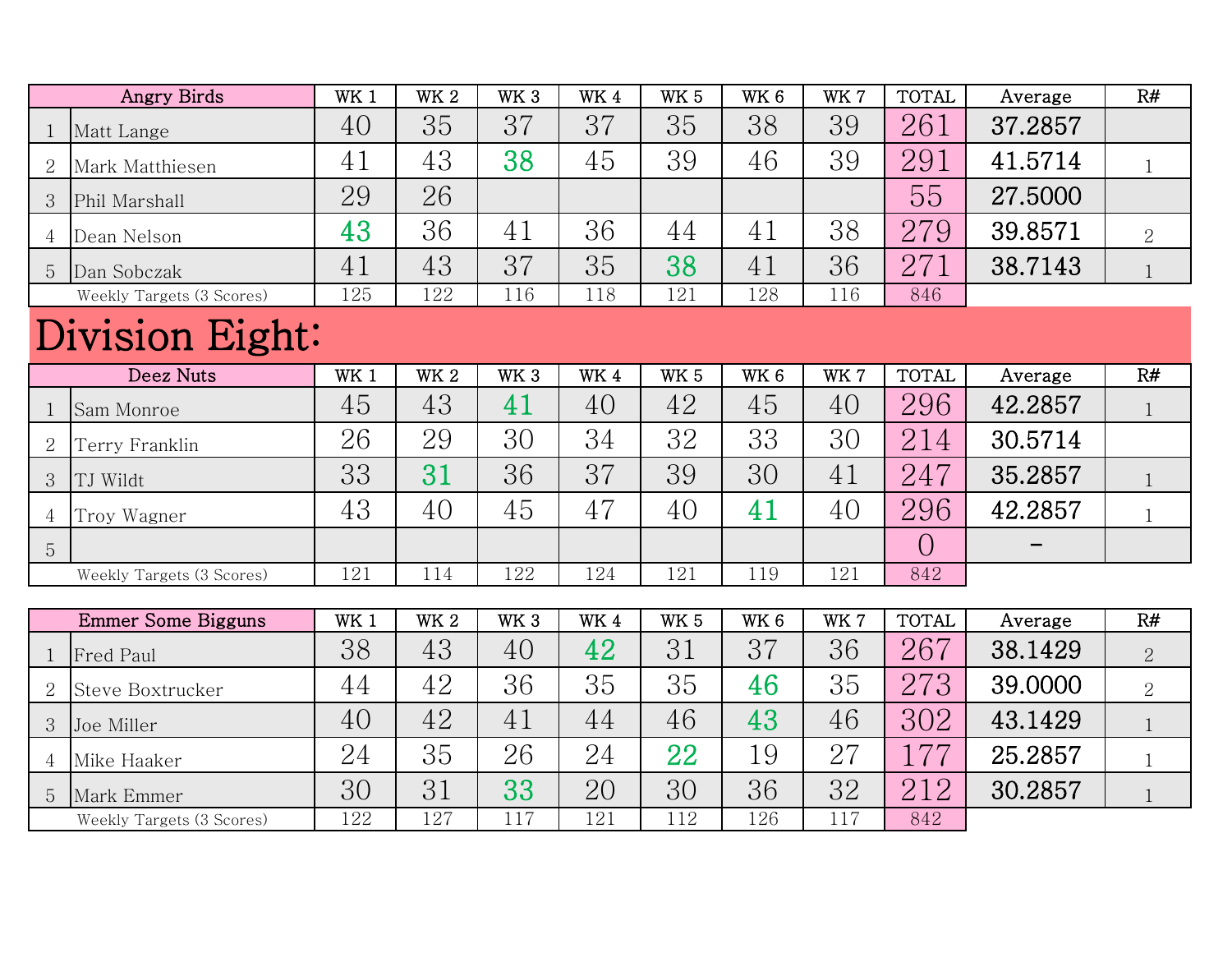|                | <b>Fitters Rule</b>       | WK 1 | WK <sub>2</sub> | WK <sub>3</sub> | WK4 | <b>WK 5</b> | WK <sub>6</sub> | WK 7 | <b>TOTAL</b> | Average | R# |
|----------------|---------------------------|------|-----------------|-----------------|-----|-------------|-----------------|------|--------------|---------|----|
|                | Mike Seefeldt             | 46   | 44              | 45              | 49  | 48          | 46              | 46   | 324          | 46.2857 |    |
| 2              | Mike Seefeldt Sr          | 44   | 37              | 38              | 38  | 38          | 37              | 38   | 270          | 38.5714 | 2  |
| 3              | Ken Kremer                | 37   | 35              | 35              | 36  | 37          | 39              | 28   | 247          | 35.2857 |    |
| $\overline{4}$ |                           |      |                 |                 |     |             |                 |      | ◡            |         |    |
| $\overline{5}$ |                           |      |                 |                 |     |             |                 |      | ◡            |         |    |
|                | Weekly Targets (3 Scores) | 127  | 16ء             | 118             | 123 | 123         | 122             | 112  | 841          |         |    |

|         | Itchy Trigger Fingers     | WK 1 | WK <sub>2</sub> | WK <sub>3</sub> | WK4 | <b>WK 5</b> | WK 6 | WK 7 | <b>TOTAL</b> | Average | R# |
|---------|---------------------------|------|-----------------|-----------------|-----|-------------|------|------|--------------|---------|----|
|         | Travis Manard             | 47   | 46              | 44              | 44  | 47          | 48   | 46   | 322          | 46.0000 | 3  |
|         | Jeff LeClaire             | 34   | 29              | 31              | 28  | 29          | 38   | 32   | 221          | 31.5714 | 4  |
|         | Todd Spindler             | 39   | 41              | 44              | 43  | 46          | 45   | 34   | 292          | 41.7143 | 6  |
|         |                           |      |                 |                 |     |             |      |      |              |         |    |
| $\circ$ |                           |      |                 |                 |     |             |      |      |              |         |    |
|         | Weekly Targets (3 Scores) | 120  | 116             | 119             | 115 | 122         | 131  | 112  | 835          |         |    |

|   | Did I Hit That?           | WK 1 | WK <sub>2</sub> | WK <sub>3</sub> | WK4 | WK <sub>5</sub> | WK <sub>6</sub> | WK 7 | <b>TOTAL</b> | Average | R# |
|---|---------------------------|------|-----------------|-----------------|-----|-----------------|-----------------|------|--------------|---------|----|
|   | <b>Bob Dufek</b>          | 45   | 34              | 40              | 38  | 43              | 38              | 36   | 274          | 39.1429 | 4  |
| 2 | Dave Skokan               | 39   | 39              | 31              | 42  | 40              | 43              | 41   | 275          | 39.2857 |    |
| 3 | Lou Liapis                | 39   | 38              | 28              | 32  | 37              | 33              |      | 207          | 34.5000 |    |
| 4 | <b>Bob Bowring</b>        | 43   | 41              | 40              | 42  | 38              | 38              | 38   | 280          | 40.0000 | 4  |
| 5 |                           |      |                 |                 |     |                 |                 |      |              |         |    |
|   | Weekly Targets (3 Scores) | 127  | 118             |                 | 122 | 121             | 119             | 115  | 833          |         |    |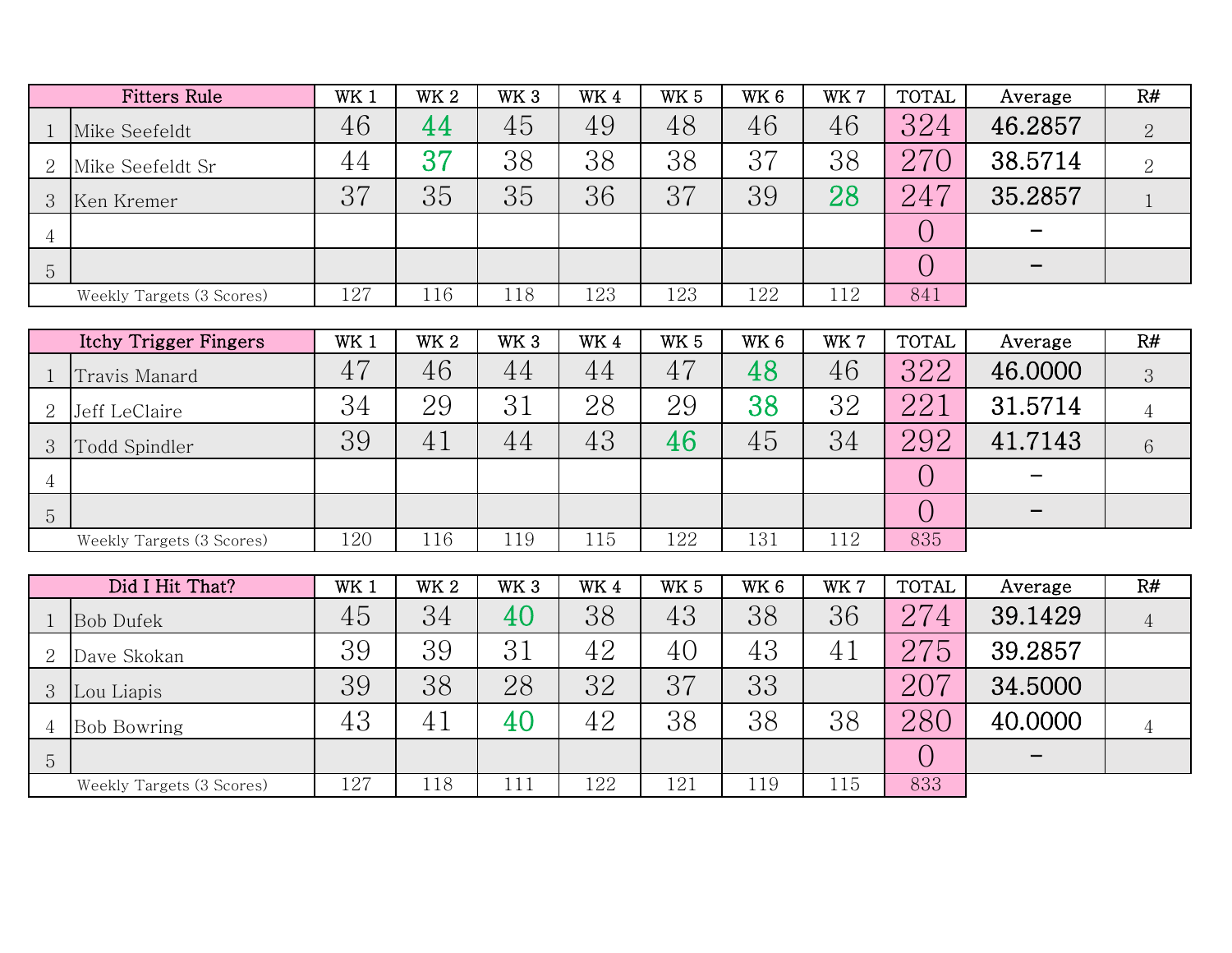|                | Pizzeria San              |                 |            |                 |     |                 |                 |      |              |                   |                |
|----------------|---------------------------|-----------------|------------|-----------------|-----|-----------------|-----------------|------|--------------|-------------------|----------------|
|                | Giorgio Milwaukee         | WK 1            | <b>WK2</b> | WK <sub>3</sub> | WK4 | <b>WK 5</b>     | WK <sub>6</sub> | WK 7 | <b>TOTAL</b> | Average           | R#             |
| $\mathbf 1$    | Joe Ouimet Jr             | 44              | 35         | 36              | 37  | 41              | 35              | 42   | 270          | 38.5714           | 5              |
| 2              | Robin Brown               | 35              | 44         | 38              | 43  | 43              | 36              | 29   | 268          | 38.2857           | 15             |
| 3              | Gino Fazzari              | 43              | 35         | 39              | 39  | 39              | 43              | 39   | 277          | 39.5714           | 1              |
| 4              | Tony Nicosia              | 37              | 31         | 37              | 37  | 42              | 42              | 34   | 260          | 37.1429           | $\mathbf{1}$   |
| 5              |                           |                 |            |                 |     |                 |                 |      | $\bigcirc$   |                   |                |
|                | Weekly Targets (3 Scores) | 124             | 114        | 114             | 119 | 126             | 121             | 115  | 833          |                   |                |
|                | <b>Division Nine:</b>     |                 |            |                 |     |                 |                 |      |              |                   |                |
|                | Team #8                   | WK <sub>1</sub> | <b>WK2</b> | WK <sub>3</sub> | WK4 | WK <sub>5</sub> | WK <sub>6</sub> | WK 7 | <b>TOTAL</b> | Average           | R#             |
| $\mathbf{1}$   | Tim Schneider             | 36              | 42         | 36              | 35  | 33              | 35              | 35   | 252          | 36.0000           | 3              |
| 2              | Chris Rainer              | 40              | 40         | 41              | 43  | 37              | 40              | 40   | 281          | 40.1429           | 3              |
| 3              | Jacob Nast                | 39              | 32         | 37              | 37  | 37              | 41              | 35   | 258          | 36.8571           | $\overline{2}$ |
| $\overline{4}$ | Adam Kimmel               | 42              | 40         | 43              | 37  | 41              | 44              | 36   | 283          | 40.4286           | $\overline{2}$ |
| 5              | Dustin Schilz             | 37              | 32         | 37              | 28  | 30              | 22              | 22   | 208          | 29.7143           | $\mathbf{1}$   |
|                | Weekly Targets (3 Scores) | 121             | 122        | 121             | 117 | 115             | 125             | 111  | 832          |                   |                |
|                |                           |                 |            |                 |     |                 |                 |      |              |                   |                |
|                | Old Bastards              | WK <sub>1</sub> | <b>WK2</b> | WK <sub>3</sub> | WK4 | WK <sub>5</sub> | WK <sub>6</sub> | WK 7 | <b>TOTAL</b> | Average           | R#             |
| $\mathbf 1$    | Dave Strem                | 42              | 41         | 47              | 46  | 47              | 41              | 43   | 307          | 43.8571           |                |
| 2              | Buffalo                   | 38              | 44         | 42              | 41  | 41              | 45              | 38   | 289          | 41.2857           | $\overline{4}$ |
| 3              | Ed Geb                    | 42              | 38         | 40              | 38  | 41              | 36              |      | 235          | 39.1667           |                |
| $\overline{4}$ |                           |                 |            |                 |     |                 |                 |      | $\bigcirc$   |                   |                |
| 5              |                           |                 |            |                 |     |                 |                 |      | $\bigcirc$   | $\qquad \qquad -$ |                |
|                | Weekly Targets (3 Scores) | 122             | 123        | 129             | 125 | 129             | 122             | 81   | 831          |                   |                |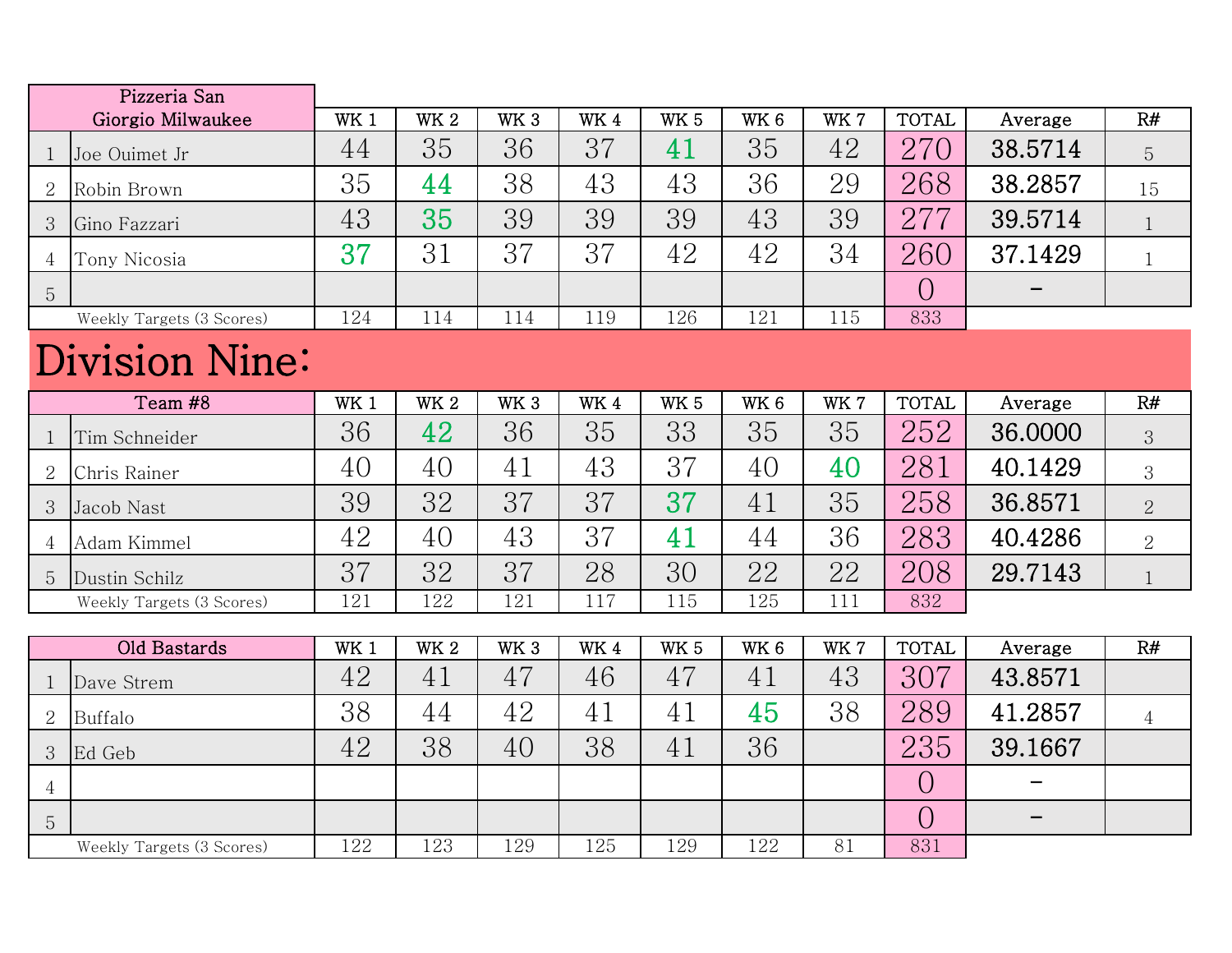|                | Are You Kidding Me        | WK 1            | <b>WK2</b>  | WK <sub>3</sub> | WK4 | <b>WK 5</b>     | WK <sub>6</sub> | WK 7 | <b>TOTAL</b> | Average         | R#           |
|----------------|---------------------------|-----------------|-------------|-----------------|-----|-----------------|-----------------|------|--------------|-----------------|--------------|
| 1              | John Marose               | 40              | 39          | 44              | 37  | 41              | 40              | 44   | 285          | 40.7143         | $\mathbf{1}$ |
| 2              | Dan Gruver                | 42              | 42          | 35              | 42  | 37              | 40              | 40   | 278          | 39.7143         | $\mathbf{1}$ |
| 3              | <b>Wally Bowersock</b>    | 36              | 38          | 39              | 37  | 38              | 39              | 37   | 264          | 37.7143         | $\mathbf{1}$ |
| 4              |                           |                 |             |                 |     |                 |                 |      | $\bigcirc$   |                 |              |
| 5              |                           |                 |             |                 |     |                 |                 |      | $\bigcirc$   |                 |              |
|                | Weekly Targets (3 Scores) | 118             | 119         | 118             | 116 | 116             | 119             | 121  | 827          |                 |              |
|                |                           |                 |             |                 |     |                 |                 |      |              |                 |              |
|                | Yuse Guys                 | WK <sub>1</sub> | $\rm{W}K$ 2 | WK <sub>3</sub> | WK4 | <b>WK 5</b>     | WK <sub>6</sub> | WK 7 | <b>TOTAL</b> | Average         | R#           |
| $\mathbf 1$    | Ron Wagner                | 46              | 49          | 45              | 45  | 38              | 41              | 41   | 305          | 43.5714         |              |
| $\overline{2}$ | <b>Rick Martiny</b>       | 44              | 40          | 44              | 41  | 45              | 43              | 38   | 295          | 42.1429         |              |
| 3              | Gordy Gunderson           | 38              | 36          | 39              | 35  | 30              | 39              |      | 217          | 36.1667         |              |
| 4              |                           |                 |             |                 |     |                 |                 |      | $\bigcirc$   |                 |              |
| 5              |                           |                 |             |                 |     |                 |                 |      | $\bigcirc$   | $\qquad \qquad$ |              |
|                | Weekly Targets (3 Scores) | 128             | 125         | 128             | 121 | 113             | 123             | 79   | 817          |                 |              |
|                |                           |                 |             |                 |     |                 |                 |      |              |                 |              |
|                | 3 Shrimps & A Tuna        | WK1             | <b>WK2</b>  | WK <sub>3</sub> | WK4 | WK <sub>5</sub> | WK <sub>6</sub> | WK 7 | <b>TOTAL</b> | Average         | R#           |
|                | Drew Huberty              | 39              | 41          | 43              | 37  | 41              | 38              | 45   | 284          | 40.5714         | $\mathbf{1}$ |
| $\overline{2}$ | Jason Hoffman             | 40              | 43          | 40              | 38  | 46              | 44              | 49   | 300          | 42.8571         | $\mathbf{1}$ |
| 3              | Tonisha Huberty - L       | 32              | 32          | 30              | 29  | 28              | 30              | 28   | 209          | 29.8571         | $\mathbf{1}$ |
| 4              | Chris Kadletz             | 22              | 28          | 30              | 33  | 32              | 32              | 34   | 211          | 30.1429         | $\mathbf{1}$ |
| 5              |                           |                 |             |                 |     |                 |                 |      | $\bigcirc$   |                 |              |
|                | Weekly Targets (3 Scores) | 111             | 116         | 113             | 108 | 119             | 114             | 128  | 809          |                 |              |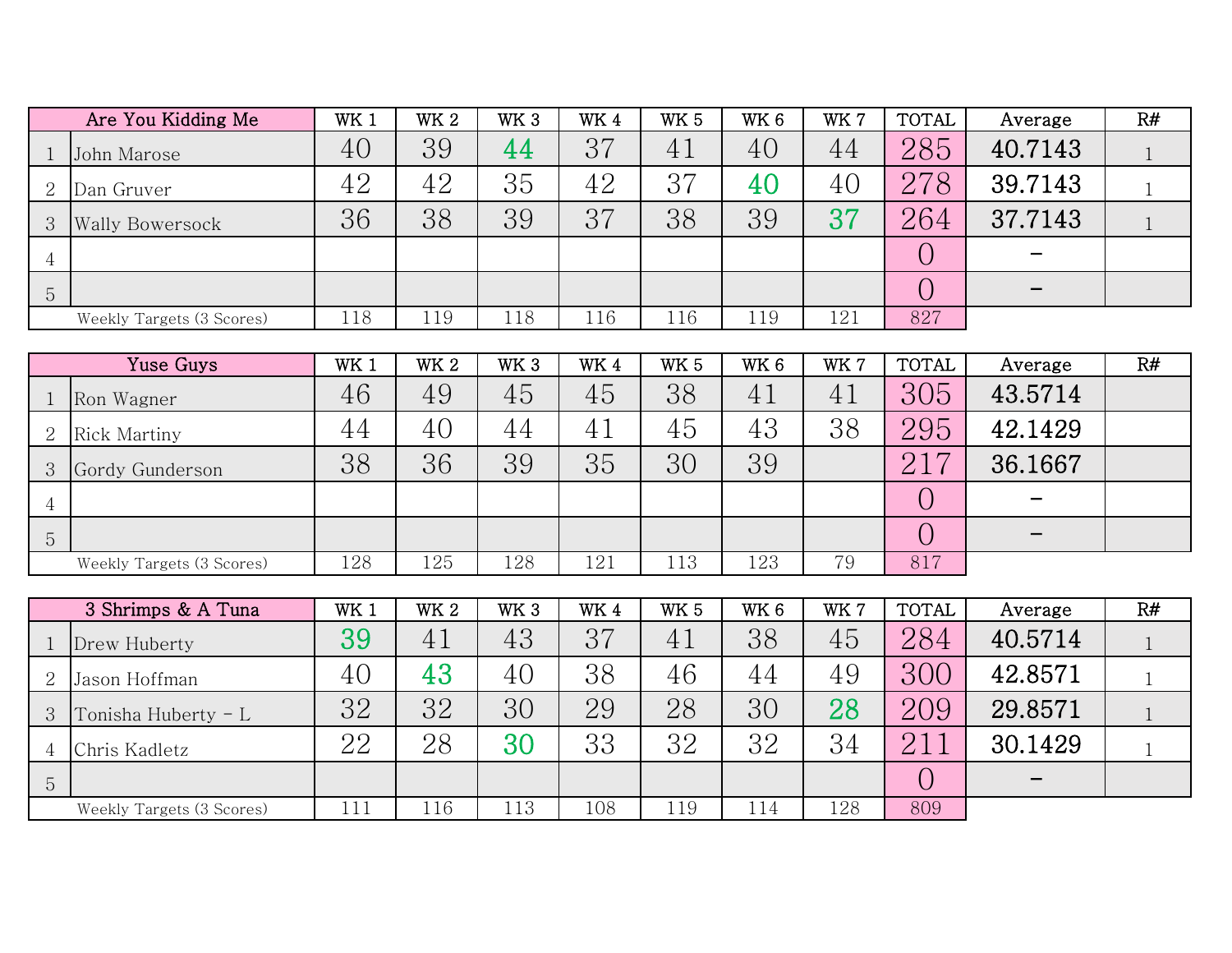|                | Gillens Gunners           | WK <sub>1</sub> | <b>WK2</b> | WK <sub>3</sub> | WK4  | <b>WK 5</b>     | WK <sub>6</sub> | WK 7 | <b>TOTAL</b>   | Average | R#             |
|----------------|---------------------------|-----------------|------------|-----------------|------|-----------------|-----------------|------|----------------|---------|----------------|
| $\mathbf{1}$   | Roger Tietz               | 36              | 39         | 47              | 46   | 40              | 46              | 44   | 298            | 42.5714 | $\mathbf{1}$   |
| $\overline{2}$ | Mark Rohde                | 39              | 42         | 42              | 39   | 48              | 47              | 43   | 300            | 42.8571 | $\mathbf{1}$   |
| 3              | Kristin Jackson           | 34              | 28         | 34              | 34   | 28              | 25              | 27   | 210            | 30.0000 | $\mathbf{1}$   |
| 4              |                           |                 |            |                 |      |                 |                 |      | $\bigcirc$     |         |                |
| 5              |                           |                 |            |                 |      |                 |                 |      | $\overline{O}$ |         |                |
|                | Weekly Targets (3 Scores) | 109             | 109        | 123             | 119  | 116             | 118             | 114  | 808            |         |                |
|                | Division Ten:             |                 |            |                 |      |                 |                 |      |                |         |                |
|                | <b>Chateau Shooters</b>   | WK <sub>1</sub> | <b>WK2</b> | WK <sub>3</sub> | WK 4 | WK <sub>5</sub> | WK <sub>6</sub> | WK 7 | <b>TOTAL</b>   | Average | R#             |
| $\mathbf{1}$   | Dave Hamilton             | 33              | 33         | 33              | 36   | 39              | 44              | 39   | 257            | 36.7143 | $\mathbf{1}$   |
| $\overline{2}$ | Mark Beyer                | 33              | 31         | 32              | 31   | 35              | 36              | 28   | 226            | 32.2857 | $\mathbf{1}$   |
| 3              | Tim Poser                 | 38              | 37         | 47              | 42   | 41              | 43              | 40   | 288            | 41.1429 | $\mathbf{1}$   |
| 4              | Rick Reinbold             | 27              | 26         | 20              | 36   | 35              | 37              | 28   | 209            | 29.8571 | 3              |
| 5              | Scott Schmaelzle          | 40              | 32         | 35              | 38   | 36              | 35              | 33   | 249            | 35.5714 | $\mathbf{1}$   |
|                | Weekly Targets (3 Scores) | 111             | 102        | 115             | 116  | 116             | 124             | 112  | 796            |         |                |
|                |                           |                 |            |                 |      |                 |                 |      |                |         |                |
|                | Bubba Gump                | WK <sub>1</sub> | <b>WK2</b> | WK <sub>3</sub> | WK4  | WK <sub>5</sub> | WK 6            | WK 7 | <b>TOTAL</b>   | Average | R#             |
| $\mathbf{1}$   | Joni Knoll - L            | 44              | 42         | 39              | 39   | 39              | 41              | 36   | 280            | 40.0000 | $\overline{2}$ |
| $\overline{2}$ | Betsy Konle - L           | 37              | 32         | 40              | 41   | 34              | 35              | 38   | 257            | 36.7143 | $\mathbf{1}$   |
| 3              | Kris Schmocker - L        | 36              | 28         | 31              | 42   | 34              | 32              | 29   | 232            | 33.1429 | $\mathbf{1}$   |
| 4              | Rhonda Williams - L       | 28              | 26         | 27              | 34   | 31              | 37              |      | 183            | 30.5000 |                |
| 5              | Karen Erickson - L        | 33              | 37         | 34              | 41   | 35              | 38              | 32   | 250            | 35.7143 | $\mathbf{1}$   |
|                | Weekly Targets (3 Scores) | 117             | 111        | 113             | 124  | 108             | 116             | 106  | 795            |         |                |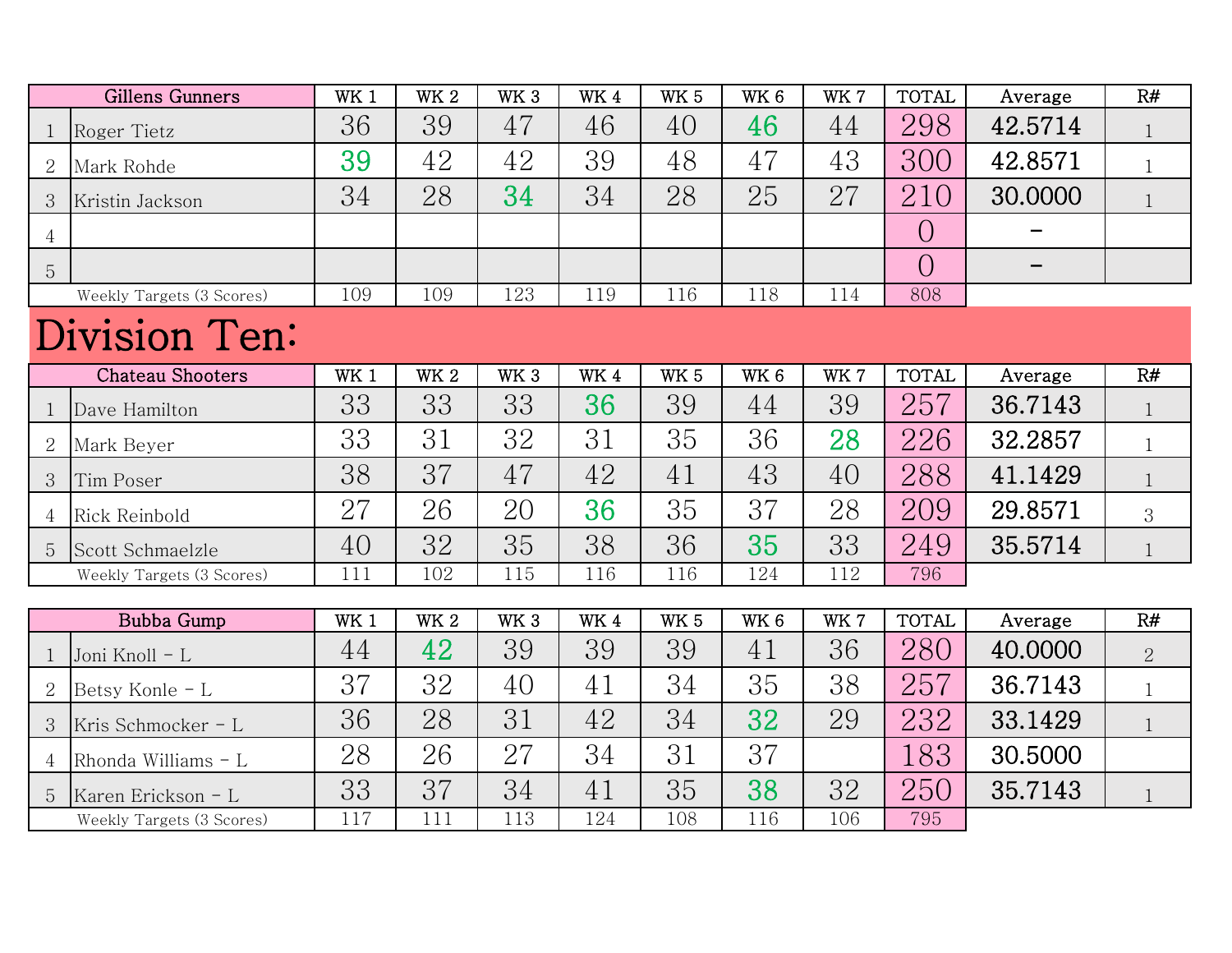|                | When I Say Ready, You Pull | WK <sub>1</sub> | WK <sub>2</sub> | WK <sub>3</sub> | WK <sub>4</sub> | WK <sub>5</sub> | WK 6 | WK 7 | <b>TOTAL</b> | Average                  | R# |
|----------------|----------------------------|-----------------|-----------------|-----------------|-----------------|-----------------|------|------|--------------|--------------------------|----|
|                | Robb Hinn                  | 45              | 46              | 45              | 45              | 45              | 45   | 44   | 315          | 45.0000                  |    |
| 2              | Rod Brandenburg            | 29              | 32              | 29              | 32              | 33              | 31   | 27   | 213          | 30.4286                  |    |
| 3              | Craig Zibton               | 38              | 38              | 33              | 43              | 33              | 31   | 34   | 250          | 35.7143                  |    |
| 4              |                            |                 |                 |                 |                 |                 |      |      |              | $\sim$                   |    |
| $\overline{5}$ |                            |                 |                 |                 |                 |                 |      |      |              | $\overline{\phantom{0}}$ |    |
|                | Weekly Targets (3 Scores)  | 112             | 116             | 107             | 120             | 111             | 107  | 105  | 778          |                          |    |

| HRN\$   |                           | WK 1 | WK <sub>2</sub> | WK <sub>3</sub> | WK4 | <b>WK 5</b> | WK <sub>6</sub> | WK 7 | <b>TOTAL</b> | Average | R# |
|---------|---------------------------|------|-----------------|-----------------|-----|-------------|-----------------|------|--------------|---------|----|
|         | Brian Anderson            | 33   | 29              | 39              | 39  | 40          | 40              | 27   | 247          | 35.2857 |    |
|         | Mark Burmester            | 28   | 34              | 33              | 30  | 37          | 33              | 33   | 228          | 32.5714 |    |
|         | Adam Olijnyk              |      | 6               | 8               | 23  | 22          | 26              | 31   | 18           | 16.8571 |    |
|         | Nick Thumann              | 37   | 36              | 44              | 37  | 48          | 4.              | 35   | 284          | 40.5714 |    |
| $\circ$ |                           |      |                 |                 |     |             |                 |      |              |         |    |
|         | Weekly Targets (3 Scores) | 98   | 99              | 116             | 106 | 125         | 120             | 99   | 763          |         |    |

|                           | Last Chance  |     | WK <sub>2</sub> | WK <sub>3</sub>                      | WK4 | <b>WK 5</b> | WK <sub>6</sub> | WK 7 | <b>TOTAL</b> | Average | R# |
|---------------------------|--------------|-----|-----------------|--------------------------------------|-----|-------------|-----------------|------|--------------|---------|----|
|                           | Andrew Lueck | 44  | 38              | 39                                   | 34  | 40          | 37              | 37   | 269          | 38.4286 |    |
| Ω<br>$\overline{a}$       | Doug Tiedt   | 44  | 30              | $4^{\scriptscriptstyle{\texttt{-}}}$ | 35  | 36          | 25              | 38   | 249          | 35.5714 |    |
|                           | Ralph Robe   | 36  | 40              | 34                                   | 35  | 34          | 24              | 38   | 241          | 34.4286 |    |
|                           |              |     |                 |                                      |     |             |                 |      |              |         |    |
| $5\overline{)}$           |              |     |                 |                                      |     |             |                 |      |              |         |    |
| Weekly Targets (3 Scores) |              | 124 | 108             | 114                                  | 104 | 110         | 86              | 113  | 759          |         |    |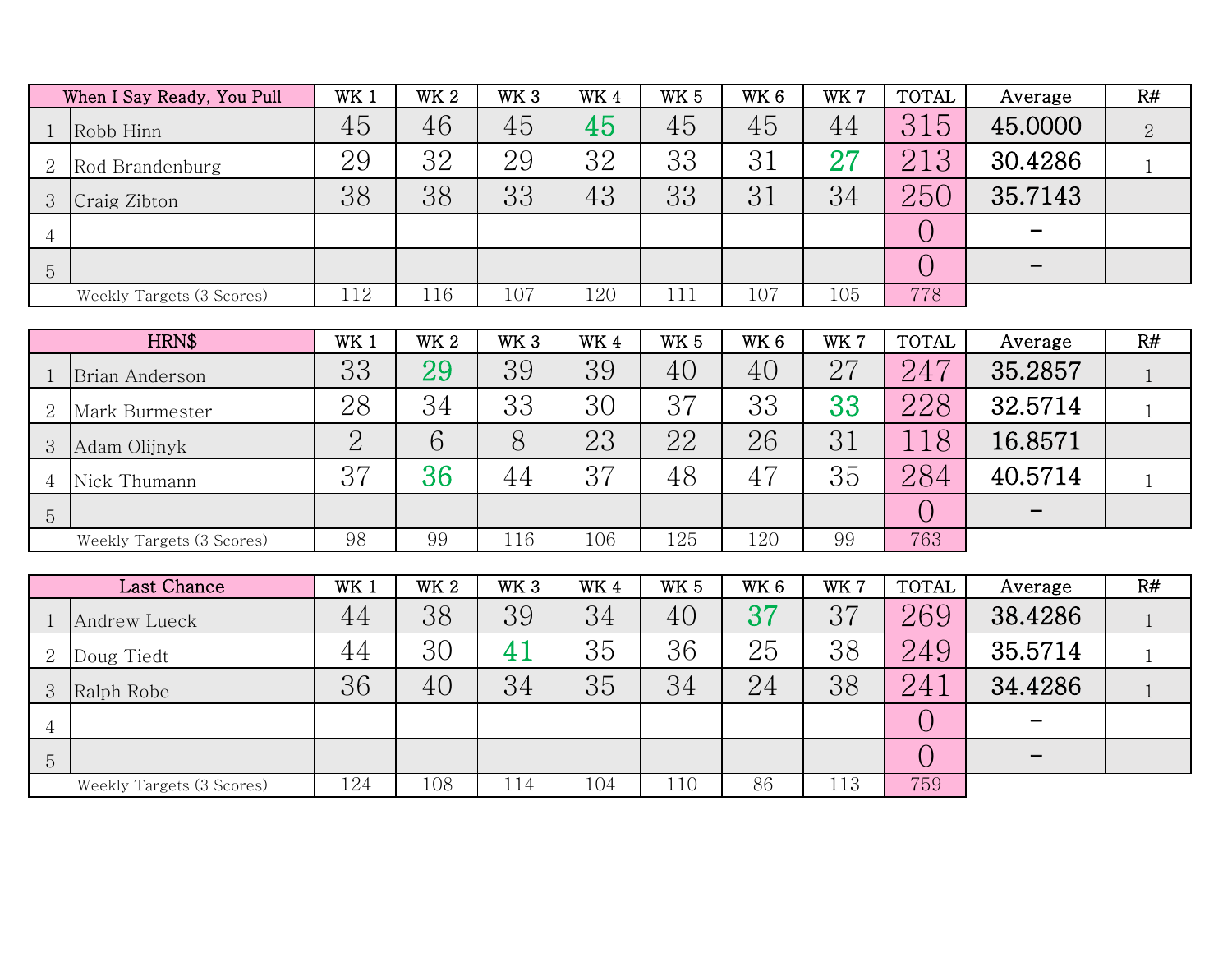| <b>Stallis Shooters</b> |                           | WK <sub>1</sub> | <b>WK2</b>  | WK <sub>3</sub> | WK4         | <b>WK 5</b>     | WK <sub>6</sub> | WK 7 | <b>TOTAL</b> | Average | R#             |
|-------------------------|---------------------------|-----------------|-------------|-----------------|-------------|-----------------|-----------------|------|--------------|---------|----------------|
| $\mathbf 1$             | Gregg Saksefski           | 32              | 39          | 32              | 35          | 33              | 31              | 36   | 238          | 34.0000 |                |
| 2                       | Dion Volk                 | 33              | 34          | 33              | 36          | 31              | 37              | 36   | 240          | 34.2857 | $\mathbf{1}$   |
| 3                       | Matt Wade                 | 40              | 37          | 42              | 38          | 41              | 34              | 38   | 270          | 38.5714 |                |
| $\overline{4}$          | Fred Schmidt              | 33              | 32          | 29              | 30          | 25              | 27              | 26   | 202          | 28.8571 | $\mathbf{1}$   |
| $\overline{5}$          | Joe Zelton                | 28              | 29          | 33              | 33          | 25              | 29              | 32   | 209          | 29.8571 |                |
|                         | Weekly Targets (3 Scores) | 106             | 110         | 108             | 109         | 105             | 102             | 110  | 750          |         |                |
| Division Eleven:        |                           |                 |             |                 |             |                 |                 |      |              |         |                |
|                         | Still Try'n               | WK 1            | $\rm{W}K$ 2 | WK <sub>3</sub> | WK4         | WK <sub>5</sub> | WK <sub>6</sub> | WK7  | <b>TOTAL</b> | Average | R#             |
| $\mathbf 1$             | <b>Scott Temperly</b>     | 39              | 40          | 42              | 37          | 38              | 41              | 33   | 270          | 38.5714 | 1              |
| $\overline{2}$          | Tim Temperly              | 29              | 26          | 27              | 26          | 24              | 28              | 28   | 188          | 26.8571 | $\mathbf{1}$   |
| 3                       | Chuck Goebel              | 25              | 22          | 23              | 26          | 32              | 24              | 19   | 171          | 24.4286 |                |
| $\overline{4}$          | Al Goebel                 | 38              | 34          | 33              | 31          | 32              | 35              | 41   | 244          | 34.8571 | $\overline{2}$ |
| 5                       | Terry Casper              | 23              | 24          | 29              | 37          | 31              | 31              | 28   | 203          | 29.0000 |                |
|                         | Weekly Targets (3 Scores) | 106             | 100         | 104             | 105         | 102             | 107             | 102  | 726          |         |                |
|                         |                           |                 |             |                 |             |                 |                 |      |              |         |                |
|                         | <b>Scared Hitless</b>     | WK 1            | $\rm{W}K$ 2 | WK 3            | $\rm{W}K$ 4 | WK <sub>5</sub> | WK 6            | WK 7 | <b>TOTAL</b> | Average | R#             |
| $\mathbf{1}$            | Nick Starkey              | 39              | 39          | 38              | 40          | 42              | 40              | 39   | 277          | 39.5714 |                |
| 2                       | Matt Hietpas              | 23              | 25          | 31              | 36          | 38              | 29              | 28   | 210          | 30.0000 | $\mathbf{1}$   |
| 3                       | Lawrence McIntyne         | 16              | 23          |                 |             |                 |                 |      | 39           | 19.5000 |                |
| 4                       | Tim Byrne                 | 29              | 30          | 28              | 29          | 35              | 34              | 37   | 222          | 31.7143 | $\mathbf{1}$   |
| 5                       |                           |                 |             |                 |             |                 |                 |      | $\bigcirc$   |         |                |
|                         | Weekly Targets (3 Scores) | 91              | 94          | 97              | 105         | 115             | 103             | 104  | 709          |         |                |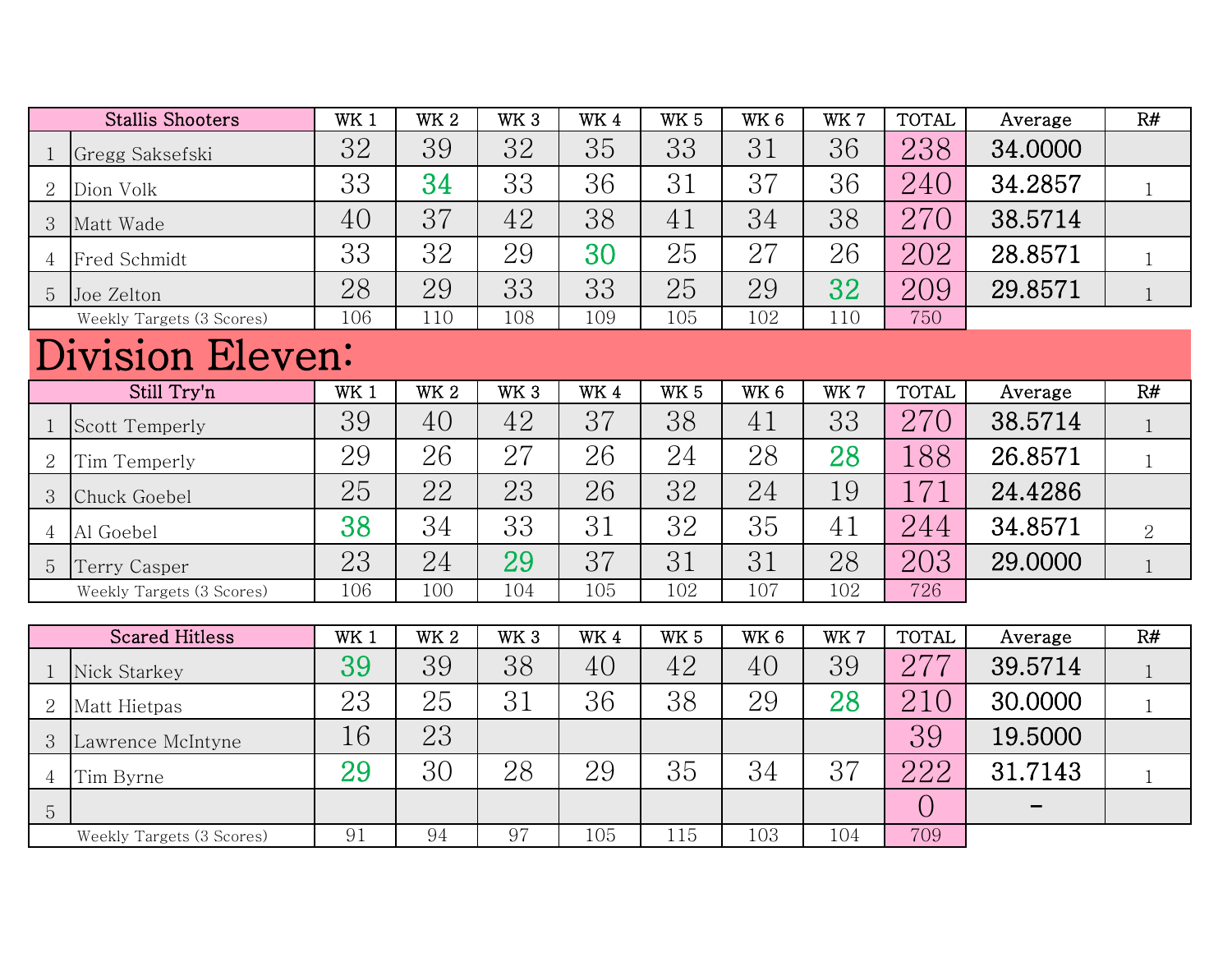| Hitmen         |                           | WK 1 | WK <sub>2</sub> | WK <sub>3</sub> | WK4 | <b>WK 5</b> | WK <sub>6</sub> | WK 7 | <b>TOTAL</b> | Average | R# |
|----------------|---------------------------|------|-----------------|-----------------|-----|-------------|-----------------|------|--------------|---------|----|
|                | Dave Bartholomew          | 35   | 30              | 40              | 33  | 32          | 34              | 33   | 237          | 33.8571 |    |
|                | Dale Schunk               | 32   | 32              | 32              | 29  | 35          | 27              | 33   | 220          | 31.4286 |    |
| 3              | Jim Proulx                | 35   | 33              | 31              | 34  | 30          | 33              | 29   | 225          | 32.1429 |    |
|                | Greg Hentz                |      |                 |                 |     |             |                 |      |              |         |    |
| $\overline{5}$ |                           |      |                 |                 |     |             |                 |      |              |         |    |
|                | Weekly Targets (3 Scores) | 102  | 95              | 103             | 96  | 97          | 94              | 95   | 682          |         |    |

| Not China Joe 2024 |                           | WK 1 | WK <sub>2</sub> | WK <sub>3</sub> | WK4 | <b>WK 5</b> | WK <sub>6</sub> | WK 7 | <b>TOTAL</b> | Average | R# |
|--------------------|---------------------------|------|-----------------|-----------------|-----|-------------|-----------------|------|--------------|---------|----|
|                    | Ron Abts                  | 39   | 36              | 41              | 43  | 38          | 38              | 38   | 273          | 39.0000 |    |
|                    | Paul Nowak                | 36   | 38              | 39              | 38  | 35          | 35              | 37   | 258          | 36.8571 |    |
| 3                  | Drew Ramspott             | 15   | 14              | 27              | 18  | 23          | 28              | 20   | 45           | 20.7143 |    |
|                    |                           |      |                 |                 |     |             |                 |      |              |         |    |
| 5                  |                           |      |                 |                 |     |             |                 |      |              |         |    |
|                    | Weekly Targets (3 Scores) | 90   | 88              | 107             | 99  | 96          | 101             | 95   | 676          |         |    |

| 4 Letter Words            |              | WK <sub>1</sub> | <b>WK2</b> | WK <sub>3</sub> | WK4 | WK <sub>5</sub> | WK <sub>6</sub> | WK 7 | <b>TOTAL</b> | Average                  | R#             |
|---------------------------|--------------|-----------------|------------|-----------------|-----|-----------------|-----------------|------|--------------|--------------------------|----------------|
|                           | Andy Maahs   | 42              | 37         | 33              | 36  | 38              | 4.1             | 42   | 269          | 38.4286                  | $\sqrt{3}$     |
| 2                         | Gary Maahs   | $\mathbf{R}$    | 23         | 25              | 26  | 25              | 31              | 35   | 202          | 28.8571                  |                |
|                           | Todd Merrill | 30              |            | 24              | 26  | 22              | 22              | 28   | 83           | 26.1429                  | $\overline{2}$ |
| 4                         |              |                 |            |                 |     |                 |                 |      |              | $\overline{\phantom{0}}$ |                |
| 5                         |              |                 |            |                 |     |                 |                 |      |              |                          |                |
| Weekly Targets (3 Scores) |              | 109             | 91         | 82              | 88  | 85              | 94              | 105  | 654          |                          |                |